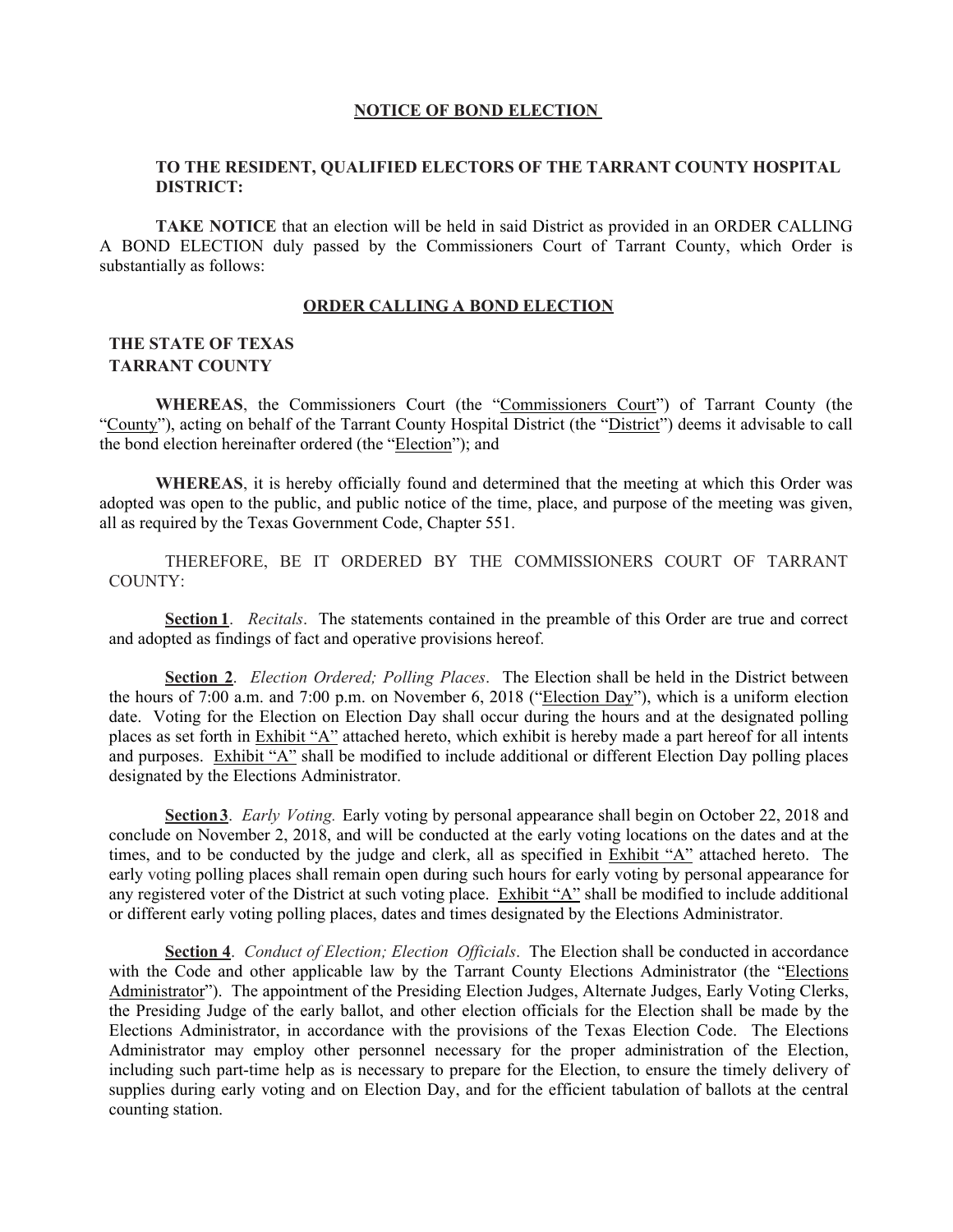**Section 5**.*Voting by Mail.* Applications for voting by mail submitted by District residents must be received no later than the close of business on October 26, 2018. Applications for voting by mail shall be emailed including a completed, signed with the voter's original signature and scanned application to votebymail@tarrantcounty.com, faxed to (817) 831-6118, or mailed to:

> Tarrant County Elections PO Box 961011 Fort Worth, Texas 76161

If application to vote by mail is made by personal delivery, the application must be delivered by the close of business on October 26, 2018 to Tarrant County Elections, 2700 Premier Street, Fort Worth, Texas 76111.

**Section 6**. *Qualified Voters.* All qualified electors of and residing in the District shall be entitled to vote at the election.

**Section 7.** *Notice of Election*. The notice of the election (the "Notice of Election") shall be in substantially the form of this Order, and shall contain the information required by the Code, including the locations and times for early voting and voting on Election Day, the proposition(s) and ballot language to be submitted to the voters and such other information as may be deemed appropriate by the Commissioners Court. The Commissioners Court shall cause a Notice of Election to be published on the same day in each of two successive weeks in a newspaper of general circulation in the District, with the first publication to be not earlier than the 30th day or later than the 10th day prior to the date set for the Election. In addition, the Commissioners Court shall cause the Notice of Election to be posted on election day and during early voting by personal appearance, in a prominent location at each polling place; not later than the 21st day before the election, in three public places in the boundaries of the District; and during the 21 days before the election, on the County's website, prominently and together with the notice of the election and the contents of the proposition(s). Any Notice of Election published or posted shall include the Spanish and Vietnamese translations thereof.

**Section 8**. *Proposition.* At the Election the following PROPOSITION shall be submitted in accordance with law:

#### TARRANT COUNTY HOSPITAL DISTRICT SPECIAL ELECTION

### TARRANT COUNTY HOSPITAL DISTRICT PROPOSITION A

SHALL the Commissioners Court of Tarrant County, on behalf of the Tarrant County Hospital District, be authorized to issue bonds in the principal amount of \$800,000,000 for the purpose of acquiring, constructing, improving, equipping or enlarging facilities of the hospital system, including a new mental health and behavioral health hospital, a new main hospital tower for general and specialized patient care-physician nurse training- and Level One Trauma Care, a new cancer center, four new regional health centers, and a new ambulatory surgical center; such bonds to mature serially or otherwise over a period not to exceed forty (40) years from their date or dates, to be issued in one or more series at any price or prices and to bear interest at any rate or rates (fixed, floating, variable or otherwise, and not to exceed the maximum rate prescribed by law) as shall be determined at the discretion of the Commissioners Court at the time of issuance or sale of the bonds; and whether ad valorem taxes shall be levied upon all taxable property in the District sufficient to pay the annual interest and provide a sinking fund to pay the bonds at maturity?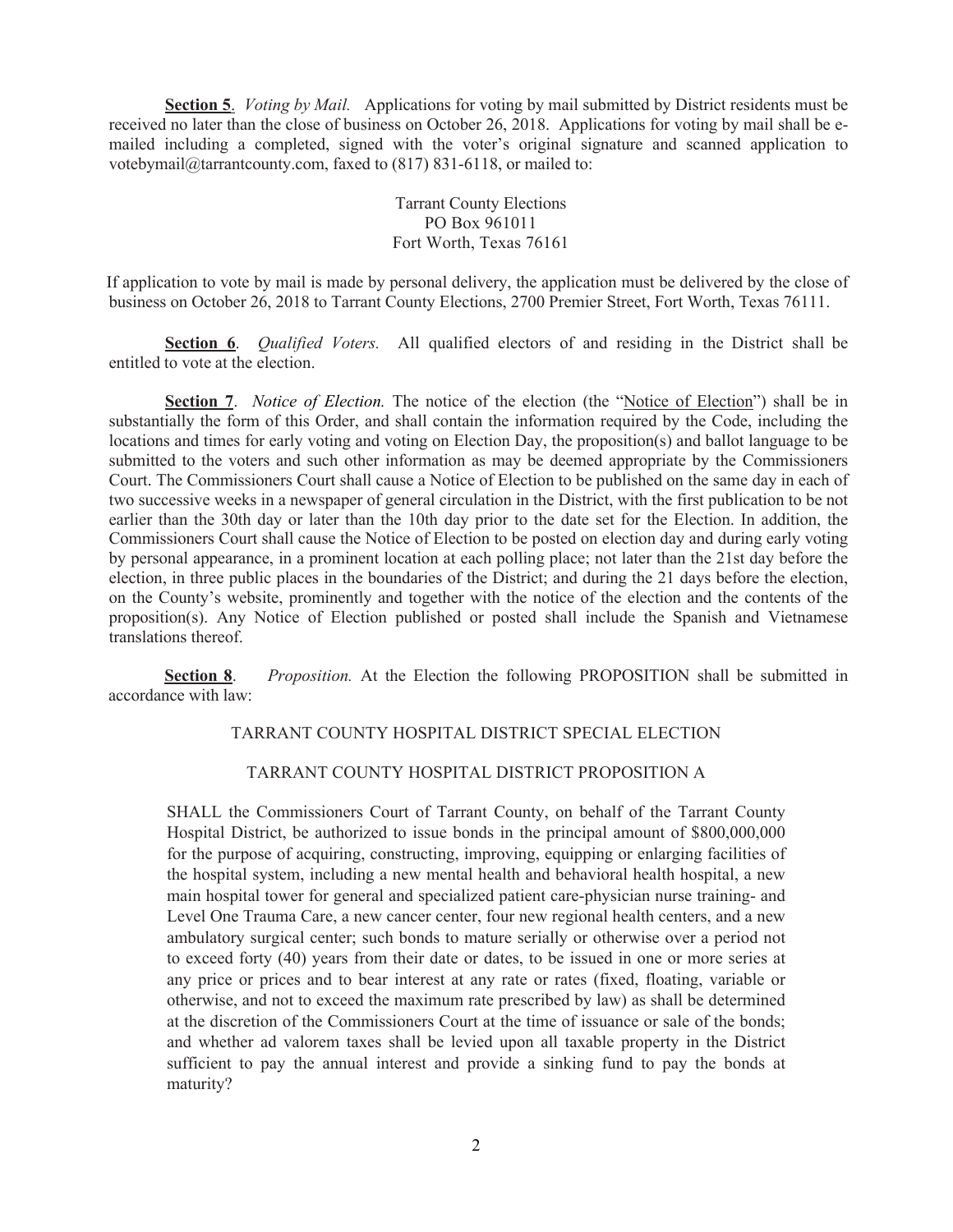**Section 9**. *Ballots*. The official ballots for the Election shall be prepared in accordance with the Texas Election Code so as to permit the electors to vote "FOR" or "AGAINST" the aforesaid PROPOSITION with the ballots to contain such provisions, markings and language as required by law, and with such PROPOSITION to be expressed substantially as follows:

### TARRANT COUNTY HOSPITAL DISTRICT SPECIAL ELECTION

### TARRANT COUNTY HOSPITAL DISTRICT PROPOSITION A

FOR \_\_\_\_\_ AGAINST \_\_\_\_\_  $\lambda$  $\mathcal{L}$  $\mathcal{L}$  $\mathcal{L}$  ) ) The issuance of \$800,000,000 by Tarrant County on behalf of the Tarrant County Hospital District for the purpose of acquiring, constructing, improving, equipping or enlarging facilities of the hospital system, including, but not limited to, a new mental health and behavioral health hospital, a new main hospital tower for general and specialized patient care-physician nurse training- and Level One Trauma Care, a new cancer center, four new regional health centers, and a new ambulatory surgical center.

**Section 10**. *Compliance with Law.* In all respects, the Election shall be conducted in accordance with applicable state and federal laws, including the Texas Election Code.

**Section 11**. *Section 3.009(b)*. The following information is provided in accordance with the provisions of Section 3.009(b), Texas Election Code.

- (a) The proposition language that will appear on the ballot is set forth in Section 9 hereof.
- (b) The purpose for which the bonds are to be authorized is set forth in Section 8 hereof.
- (c) The principal amount of the bonds to be authorized is set forth in Sections 8 and 9 hereof.
- (d) As set forth in Sections 8 and 9 hereof, if the bonds are approved by the voters, the Commissioners Court will be authorized to impose and levy annual ad valorem taxes, on all taxable property in the District, sufficient, without limit as to rate or amount, to pay the principal of and interest on the bonds.
- (e) Based upon the bond market conditions at the date of adoption of this Order, the maximum interest rate for any series of the bonds is estimated to be 5% as calculated in accordance with applicable law. Such estimate is based on advice received from the District's financial advisor, which advice takes into account a number of factors, including the issuance schedule, maturity schedule and the expected bond ratings of the proposed bonds. Such estimated maximum interest rate is provided as a matter of information, but is not a limitation on the interest rate at which the bonds, or any series thereof, may be sold.
- (f) If the bonds are approved, they may be issued in one or more series, to mature over a period not to exceed 40 years from the date of issuance of each series of bonds.
	- (g) The aggregate amount of the outstanding principal of the District's ad valorem tax-supported bonds as of the beginning of the District's 2017-2018 fiscal year was \$ \$20,835,000.00.
	- (h) The aggregate amount of the outstanding interest on the District's ad valorem tax-supported bonds as of the beginning of the District's 2017-2018 fiscal year was \$2,924,040.00.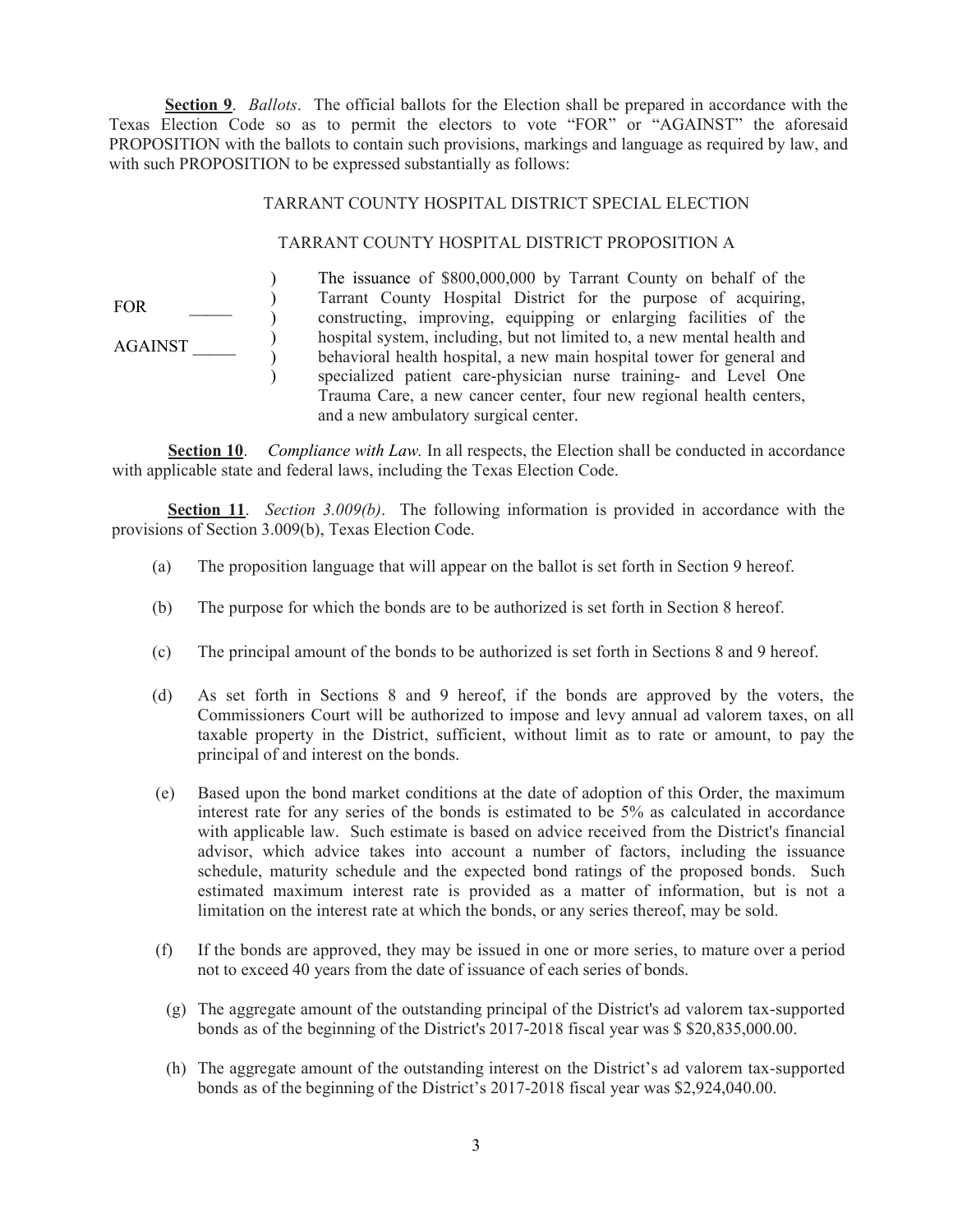(i) The ad valorem debt service tax rate for the District for the 2017-2018 fiscal year is \$0.001165 per \$100 of taxable assessed valuation.

**Section 12**. *Authority of County Judge; Authority to Execute*. The County Judge of the County shall have the authority to take, or cause to be taken, all actions reasonable and necessary to ensure that the Election is fairly held and returns properly counted and tabulated for canvass by the Court, which actions are hereby ratified and confirmed. The County Judge is authorized to execute and the County Clerk is authorized to attest this Order on behalf of the Court and the County Judge is authorized to do all other things legal and necessary in connection with the holding and consummation of the Election.

**Section 13.** *Effective Date*. This Order shall take effect immediately upon its adoption.

PASSED AND APPROVED, this 14<sup>th</sup> day of August, 2018.

---------------------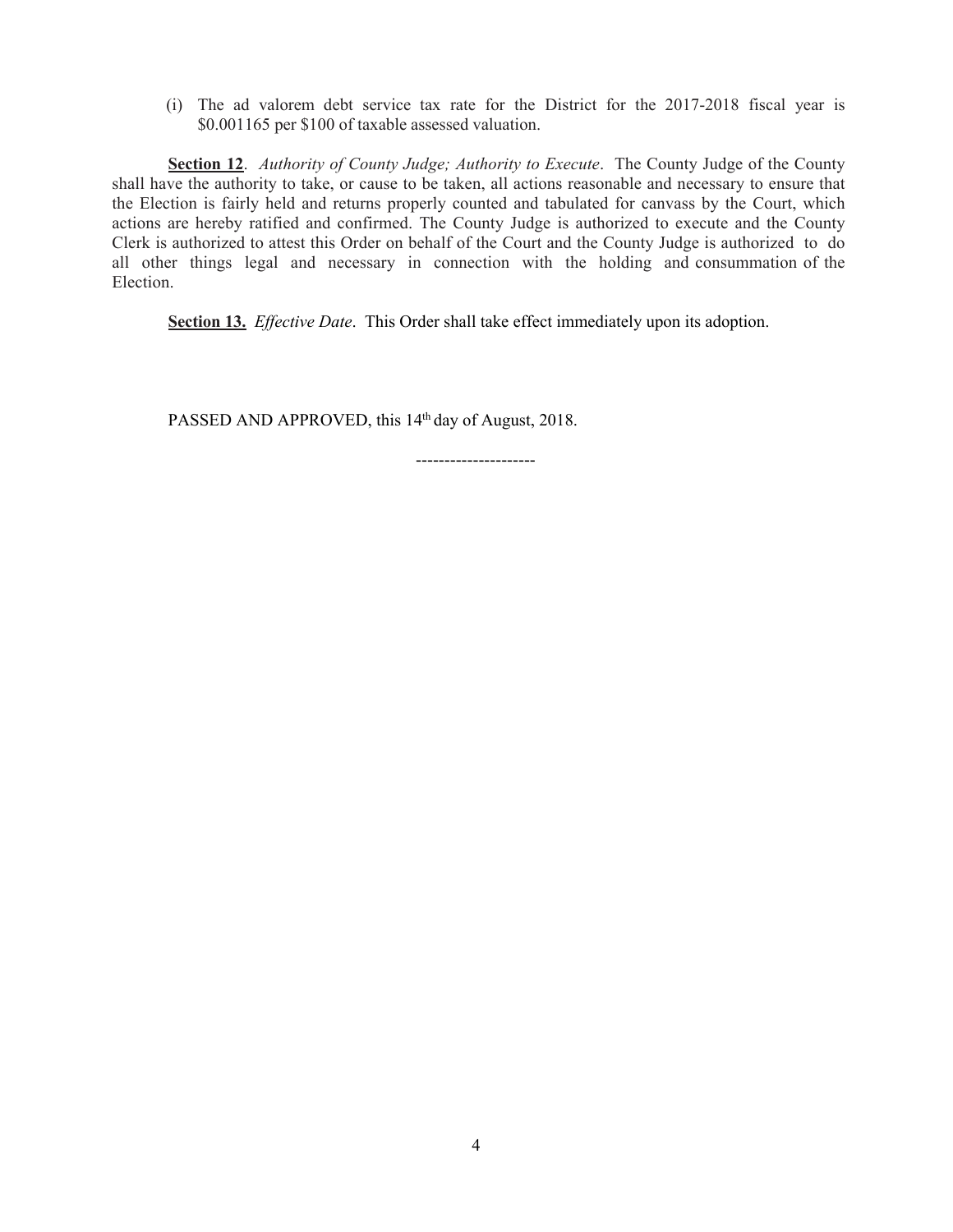# EXHIBIT A POLLING LOCATIONS AND HOURS

*DOCUMENTO DE PRUEBA A LUGARES DE VOTACIÓN Y HORARIOS*

PHỤ LỤC A CÁC ĐỊA ĐIỂM VÀ THỜI GIAN BỎ PHIẾU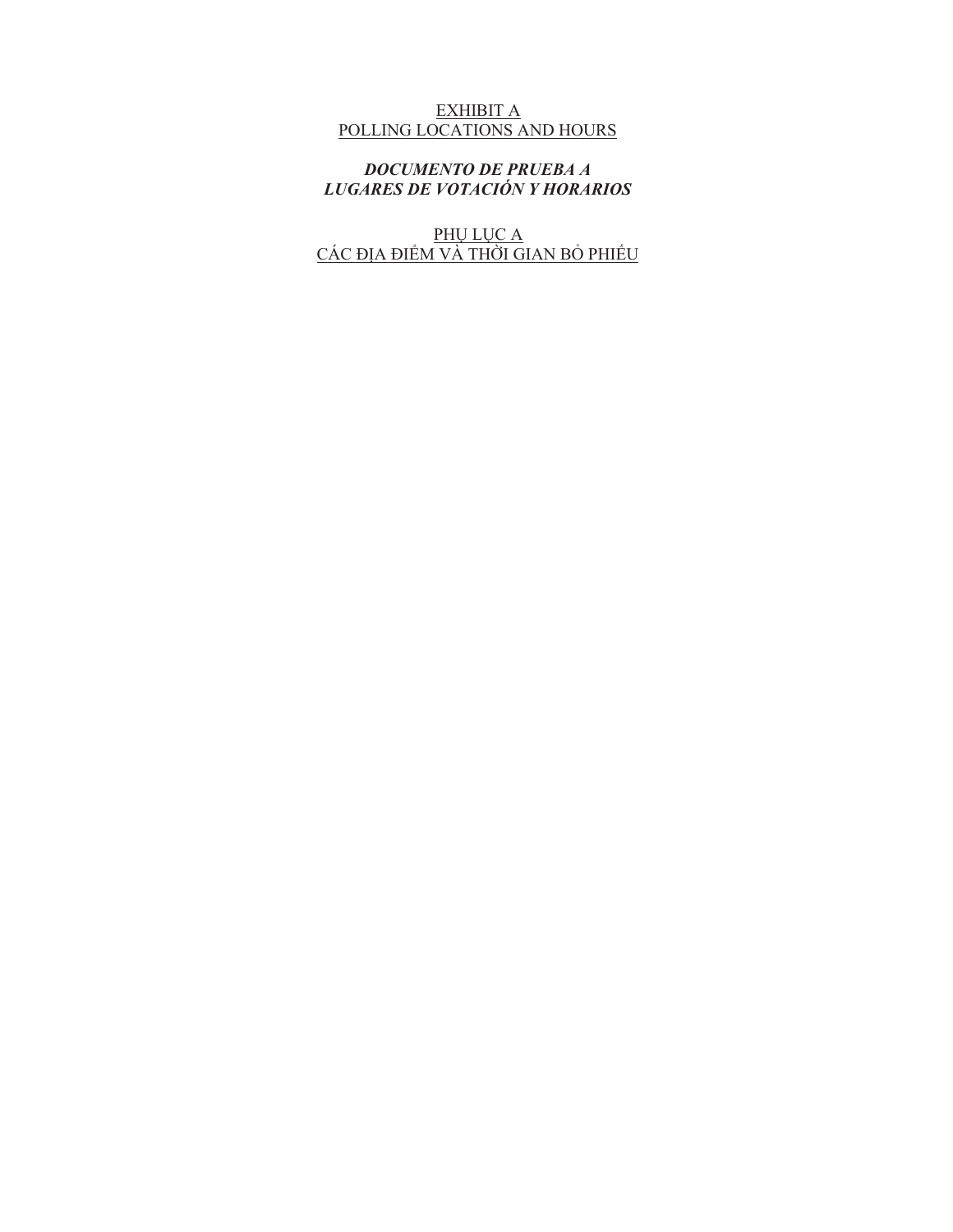### **TARRANT COUNTY EARLY VOTING**

*(VOTACION ADELANTADA DEL CONDADO DE TARRANT) (BẦU CỬ SỚM CỦA QUẬN TARRANT)*

### **NOVEMBER 6, 2018**

*(6 DE NOVIEMBRE DE 2018) NGÀY 6 THÁNG 11, NĂM 2018*

#### **JOINT GENERAL AND SPECIAL ELECTIONS**

*(ELECCIONES GENERALES CONJUNTAS Y ESPECIALES) (Các cuộc bầu cử sơ bộ của Đảng Cộng hòa và Dân chủ)*

*This schedule of early voting locations, dates and times applies to voters in the following cities, towns, schools, library districts and the county: (Este horario de casetas de votación adelantada, sus fechas y tiempos aplican a los votantes en las siguientes ciudades, pueblos, escuelas, municipales y distritos de agua)(Đây là lịch trình của những địa điểm, ngày*  tháng và thời gian cho bầu cử sớm áp dung cho các cử tri ở trong những điều sau đây: thành phố, thi xã, trường hoc, *thành phố và cơ quan thủy cục): Arlington, Benbrook, Keller, Lake Worth, Richland Hills, River Oaks, Watauga, White Settlement, Birdville ISD, Reno ETJ, Benbrook Library District and Tarrant County.*

# **EARLY VOTING BY PERSONAL APPEARANCE DAYS AND HOURS**

*(DÍAS Y HORAS DE VOTACIÓN TEMPRANO POR APARICIÓN PERSONAL) (Ngày và giờ đi bầu cử sớm)*

| October (Octubre) (Tháng Hai) 22 - 26 | Monday - Friday (Lunes – Viernes) (Thứ Hai – Thứ Sáu)     | $8:00$ a.m. $-5:00$ p.m. |
|---------------------------------------|-----------------------------------------------------------|--------------------------|
| October (Octubre) (Tháng Hai) 27      | Saturday (Sábado) (Thứ Bảy)                               | 7:00 a.m. $-7:00$ p.m.   |
| October (Octubre) (Tháng Hai) 28      | Sunday (Domingo) (Chủ Nhật)                               | 11:00 a.m. $-$ 4:00 p.m. |
| October (Octubre) (Tháng Hai) 29 – 31 | Monday - Wednesday (Lunes - Miercoles) (Thứ Hai - Thứ Tư) | $7:00$ a.m. $-7:00$ p.m. |
| November (Noviembre) (Tháng Ba) 1 - 2 | Thursday – Friday (Jueves – Viernes) (Thứ Năm – Thứ Sáu)  | $7:00$ a.m. $-7:00$ p.m. |

|                | Location                                                                                                            | <b>Address</b>                   | City                    | <b>Zip Code</b>                  |
|----------------|---------------------------------------------------------------------------------------------------------------------|----------------------------------|-------------------------|----------------------------------|
|                | (Ubicación)<br>(Địa điểm)                                                                                           | (Dirección)<br>(Địa chỉ)         | (Ciudad)<br>(Thành phố) | (Código postal)<br>(Mã Bưu Điện) |
| $\mathbf{1}$   | <b>Bob Duncan Center</b>                                                                                            | 2800 South Center Street         | Arlington               | 76014                            |
| $\overline{2}$ | Elzie Odom Athletic Center                                                                                          | 1601 NE Green Oaks Boulevard     | Arlington               | 76006                            |
| 3              | Center for Community Service<br>Junior League of Arlington                                                          | 4002 West Pioneer Parkway        | Arlington               | 76013                            |
| 4              | South Service Center                                                                                                | 1100 SW Green Oaks Boulevard     | Arlington               | 76017                            |
| 5              | Tarrant County Sub-Courthouse in<br>Arlington                                                                       | 700 E Abram Street               | Arlington               | 76010                            |
| 6              | <b>Tarrant County College Southeast</b><br>Campus<br>EMB - Portable Building (edificio<br>móvil)<br>(Nhà Di Động) C | 2100 Southeast Parkway           | Arlington               | 76018                            |
| $\overline{7}$ | <b>B J Clark Annex</b><br>Room (Sala) (Phòng số) 4                                                                  | 603 Southeast Parkway            | Azle                    | 76020                            |
| 8              | <b>Bedford Public Library</b>                                                                                       | 2424 Forest Ridge Drive          | <b>Bedford</b>          | 76021                            |
| 9              | <b>Benbrook Community Center</b>                                                                                    | 228 San Angelo Avenue            | <b>Benbrook</b>         | 76126                            |
| 10             | Colleyville City Hall                                                                                               | 100 Main Street                  | Colleyville             | 76034                            |
| 11             | <b>Crowley Recreation Center</b>                                                                                    | 405 S Oak Street                 | Crowley                 | 76036                            |
| 12             | <b>Euless Public Library</b>                                                                                        | 201 North Ector Drive            | <b>Euless</b>           | 76039                            |
| 13             | <b>Forest Hill Civic and Convention</b><br>Center                                                                   | 6901 Wichita Street              | <b>Forest Hill</b>      | 76140                            |
| 14             | All Saints Catholic Church Parish<br>Hall                                                                           | 200 N.W. 20 <sup>th</sup> Street | Fort Worth              | 76164                            |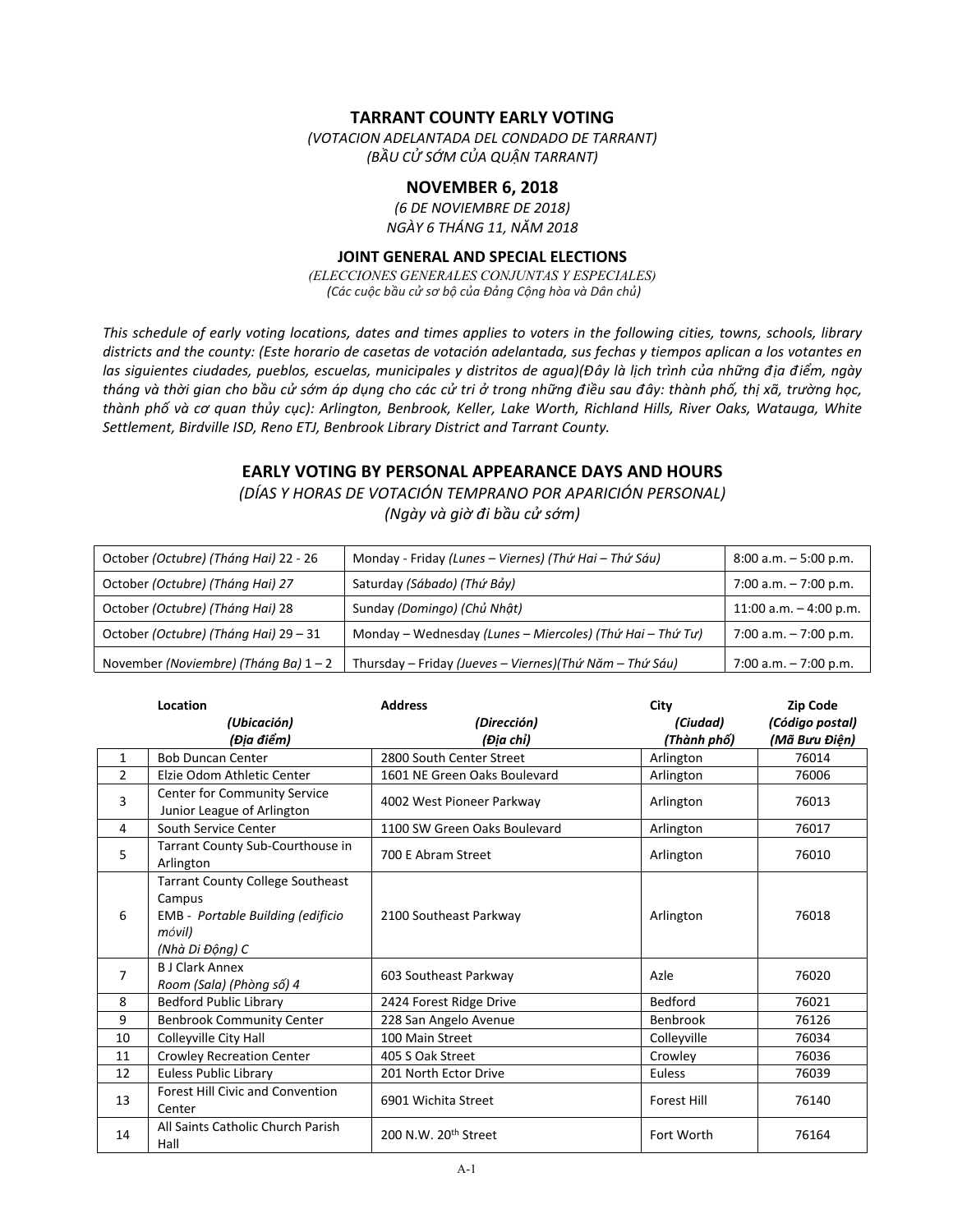| 15 | Diamond Hill-Jarvis Library                                                                                                                    | 1300 NE 35th Street        | Fort Worth           | 76106 |  |
|----|------------------------------------------------------------------------------------------------------------------------------------------------|----------------------------|----------------------|-------|--|
| 16 | East Pointe Church of Christ                                                                                                                   | 3029 Handley Drive         | Fort Worth           | 76112 |  |
| 17 | Griffin Sub-Courthouse                                                                                                                         | 3212 Miller Avenue         | Fort Worth           | 76119 |  |
| 18 | JPS Health Center Viola M.<br>Pitts/Como<br>Lower Level (Nivel Inferior) (Lầu<br>Dưới ) #100                                                   | 4701 Bryant Irvin Road N.  | Fort Worth           | 76107 |  |
| 19 | Longhorn Activity Center                                                                                                                       | 5350 Basswood Boulevard    | Fort Worth           | 76137 |  |
| 20 | <b>Rosemont Middle School</b>                                                                                                                  | 1501 West Seminary Drive   | Fort Worth           | 76115 |  |
| 21 | Southside Community Center                                                                                                                     | 959 East Rosedale Street   | Fort Worth           | 76104 |  |
| 22 | Southwest Community Center                                                                                                                     | 6300 Welch Avenue          | Fort Worth           | 76133 |  |
| 23 | Southwest Regional Library                                                                                                                     | 4001 Library Lane          | Fort Worth           | 76109 |  |
| 24 | Southwest Sub-Courthouse                                                                                                                       | 6551 Granbury Road         | Fort Worth           | 76133 |  |
| 25 | <b>Tarrant County Elections Center</b><br>Main Early Voting Site<br>(Principal sitio de votación<br>adelantada)<br>(Trung Tâm Bầu Cử Sớm)      | 2700 Premier Street        | Fort Worth           | 76111 |  |
| 26 | <b>Tarrant County Plaza Building</b>                                                                                                           | 201 Burnett Street         | Fort Worth           | 76102 |  |
| 27 | <b>Villages of Woodland Springs</b><br>Amenity Bldg.                                                                                           | 12209 Timberland Boulevard | Fort Worth           | 76244 |  |
| 28 | Worth Heights Community Center                                                                                                                 | 3551 New York Avenue       | Fort Worth           | 76110 |  |
| 29 | Asia Times Square                                                                                                                              | 2615 W. Pioneer Parkway    | <b>Grand Prairie</b> | 75051 |  |
| 30 | The REC of Grapevine                                                                                                                           | 1175 Municipal Way         | Grapevine            | 76051 |  |
| 31 | Haltom City Northeast Center                                                                                                                   | 3201 Friendly Lane         | <b>Haltom City</b>   | 76117 |  |
| 32 | <b>Hurst Recreation Center</b>                                                                                                                 | 700 Mary Drive             | Hurst                | 76053 |  |
| 33 | Northeast Courthouse                                                                                                                           | 645 Grapevine Highway      | Hurst                | 76054 |  |
| 34 | <b>Keller Town Hall</b>                                                                                                                        | 1100 Bear Creek Parkway    | Keller               | 76248 |  |
| 35 | Kennedale Community Center                                                                                                                     | 316 West 3rd Street        | Kennedale            | 76060 |  |
| 36 | Sheriff's Office North Patrol Division                                                                                                         | 6651 Lake Worth Boulevard  | Lake Worth           | 76135 |  |
| 37 | Mansfield Sub-Courthouse                                                                                                                       | 1100 East Broad Street     | Mansfield            | 76063 |  |
| 38 | Dan Echols Center                                                                                                                              | 6801 Glenview Drive        | N Richland Hills     | 76180 |  |
| 39 | Eagle Mountain-Saginaw ISD<br>Administration<br>Building (Edificio) (Căn số) 6 -<br>Training Room (Sala de<br>entrenamiento) (Phòng Tập Luyện) | 1200 N Old Decatur Road    | Saginaw              | 76179 |  |
| 40 | Southlake Town Hall                                                                                                                            | 1400 Main Street           | Southlake            | 76092 |  |
| 41 | White Settlement Public Library                                                                                                                | 8215 White Settlement Road | White<br>Settlement  | 76108 |  |

#### **Temporary Location with Special Days and Hours** *(Lista de Caseta Temporal con Días y Horas Especiales) (Vị trí tạm thời với những ngày và giờ đặc biệt)*

| is in this countries in the community that all all a head the control of the control of the control of the control of the control of the control of the control of the control of the control of the control of the control of |                                                                    |                        |            |       |  |
|--------------------------------------------------------------------------------------------------------------------------------------------------------------------------------------------------------------------------------|--------------------------------------------------------------------|------------------------|------------|-------|--|
| October (Octubre) (Tháng Mười) 23 – 25<br>Tuesday – Thursday (Martes – Jueves) (Thứ Ba – Thứ Năm)<br>$8:00$ a.m. $-5:00$ p.m.                                                                                                  |                                                                    |                        |            |       |  |
| A                                                                                                                                                                                                                              | Southwestern Baptist Theological Seminary<br>Naylor Student Center | 1900 West Boyce Avenue | Fort Worth | 76115 |  |
| В                                                                                                                                                                                                                              | Texas Wesleyan University<br><b>Baker Building</b>                 | 3021 E Rosedale St.    | Fort Worth | 76105 |  |
| C                                                                                                                                                                                                                              | UNT - Health Science Center<br>MET 2 <sup>nd</sup> Floor Mezzanine | 1000 Montgomery St.    | Fort Worth | 76107 |  |

#### **October (Octubre) (Tháng Mười) 30 – 31 Tuesday – Wednesday (Martes – Miércoles) (Thứ Ba – Thứ Tư) 7:00 a.m. – 7:00 p.m. November (Noviembre) (Tháng Mười Một) 1 Thursday (Jueves) (Thứ Năm) 7:00 a.m. – 7:00 p.m.**

| <b>Tarrant County College Northeast Campus</b><br>Student Center NSTU 1506 | 828 W. Harwood Road       | Hurst      | 76054 |
|----------------------------------------------------------------------------|---------------------------|------------|-------|
| <b>Tarrant County College Northwest Campus</b>                             | 4801 Marine Creek Parkway | Fort Worth | 76179 |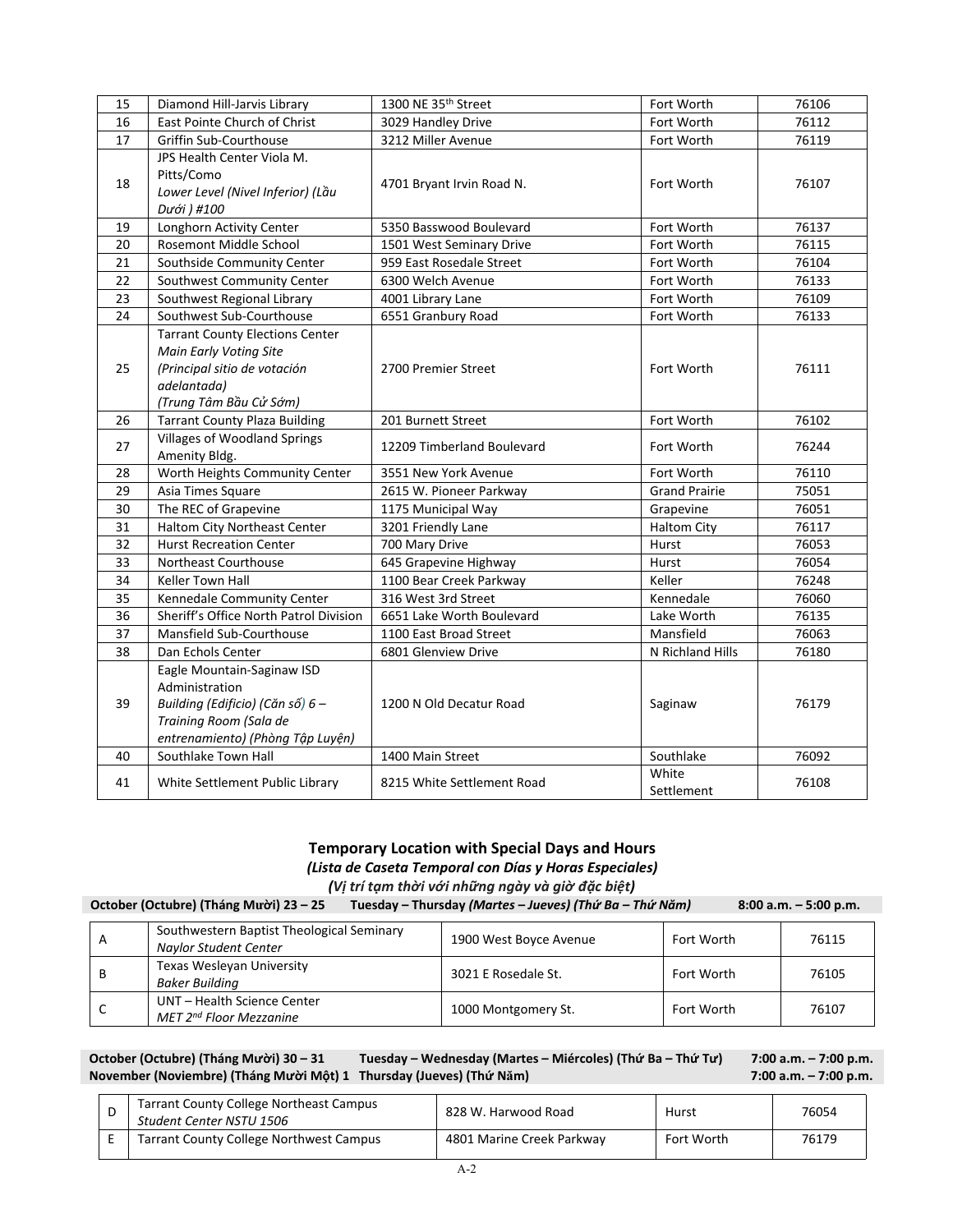| WSTU 1305                                                              |                   |            |       |
|------------------------------------------------------------------------|-------------------|------------|-------|
| <b>Tarrant County College South Campus</b><br>Student Center SSTU 1112 | 5301 Campus Drive | Fort Worth | 76119 |

#### **October (Octubre) (Tháng Mười) 29 – 31 Monday – Wednesday (Lunes – Miércoles) (Thứ Hai – Thứ Tư) 7:00 a.m. – 7:00 p.m. November (Noviembre) (Tháng Mười Một) 1 Thursday (Jueves) (Thứ Năm) 7:00 a.m. – 7:00 p.m.**

| UTA – University of Texas at Arlington<br>Maverick Activities Center     | 500 W. Nedderman Drive | Arlington  | 76019 |
|--------------------------------------------------------------------------|------------------------|------------|-------|
| TCU - Texas Christian University<br><b>Brown-Lupton University Union</b> | 2901 Stadium Drive     | Fort Worth | 76129 |

Application for a Ballot by Mail may be downloaded from our website: **www.tarrantcounty.com/elections** *(Solicitud para Boleta por Correo se puede descargar de nuestro sitio web): www.tarrantcounty.com/elections (Có thể tải Đơn xin lá Phiếu Bầu qua Thư trên trang mạng của chúng* tôi): *www.tarrantcounty.com/elections*

| Information by phone:      | Tarrant County Elections Administration, 817-831-8683                                          |
|----------------------------|------------------------------------------------------------------------------------------------|
|                            | (Información por teléfono): (Administración de Elecciones del Condado de Tarrant 817-831-8683) |
| (Thông tin qua điện thoại) | (Điều Hành Bầu Cử Quận Tarrant, 817-831-8683)                                                  |

Applications for a Ballot by Mail must be submitted between January 1, 2018 and October 26, 2018 by mail, fax or email to: **Note: effective December 1, 2017 - If** an Application for Ballot by Mail is submitted by fax or e-mail the original application must also be mailed and received by the Early Voting Clerk no later than the 4th business day after receipt of the faxed or e-mailed copy.

*(Solicitudes para una Boleta por Correo pueden ser sometidas entre el 1 de Enero de 2018 y 26 de Octubre de 2018 por correo, fax o email a:*

*Nota: efectivo el 1 de Diciembre de 2017 - Si una solicitud de boleta por correo se envía por fax o por correo electrónico la solicitud original también debe ser enviada por correo y recibida por el Secretario de votación anticipada no más tarde del cuarto día hábil después de recibir la copia enviada por fax o por correo electrónico.)*

(Đơn xin lá phiếu bầu qua thư phải được qửi vào giữa Ngày 1 Tháng 1, Năm 2018 và Ngày 26 Tháng 10, Năm 2018 bằng thư, fax *hoặc email đến:*

Lưu ý: có hiệu lực từ ngày 1 tháng 12 năm 2017 - Nếu Đơn Xin Lá Phiếu được gửi qua đường bưu điện được gửi bằng fax hoặc email, đơn đăng ký ban đầu cũng phải được gửi đến và nhận bởi Thư Ký Bỏ Phiếu Sớm trong vòng 4 ngày làm việc kể từ ngày nhận *fax hoặc bản sao e-mail.)*

> **Early Voting Clerk** *(Secretario De Votación Adelantada)(Nhân Viên Bỏ Phiếu Sớm)* **PO Box 961011 Fort Worth TX 76161-0011 Fax:** 817-831-6118 **Email: votebymail@tarrantcounty.com**

> > -------------------------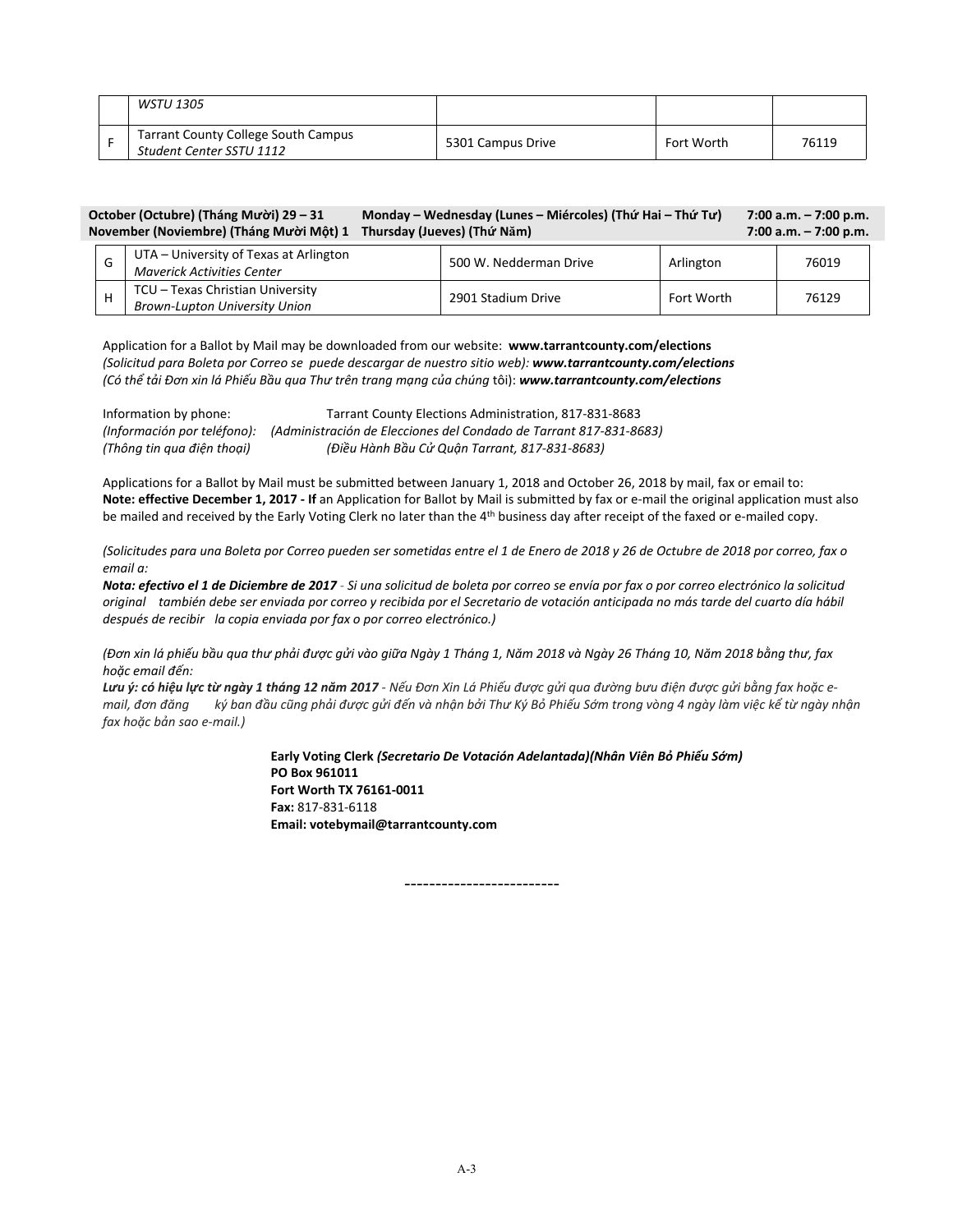# **Election Day Voting**

*(Día de la Elección) (Bỏ Phiếu vào Ngày Bầu Cử)*

# **Election Day is November 6, 2018**

*(El Día de la Elección es el 6 de noviembre de 2018) (Ngày Bầu Cử là ngày 6 tháng 11 năm 2018)*

# **Election Day Polls are open from 7:00 A.M. and 7:00 P.M.**

*(Los lugares de votación para el Día de la Elección están abiertos de 7:00 a.m. a 7:00 p.m.) (Điểm Bỏ Phiếu Ngày Bầu Cử được mở từ 7:00 sáng đến 7:00 tối.)*

| <b>Polling Place</b>                                           | <b>Address</b>               | City            | Zip              | Precinct(s)                                 |
|----------------------------------------------------------------|------------------------------|-----------------|------------------|---------------------------------------------|
| Centro de votación                                             | <b>Dirección</b>             | Ciudad          | Código           | Distrito electoral                          |
| Địa Điểm Bỏ Phiếu                                              | Địa Chỉ                      | Thành Phố       | postal<br>Mã Zip | Khu Vực Bầu Cử                              |
| <b>Tarrant County Plaza Building</b>                           | 201 Burnett Street           | Fort Worth      | 76102            | 1001, 1376, 4253, 4458,<br>4494             |
| Van Zandt-Guinn Elementary School                              | 501 Missouri Avenue          | Fort Worth      | 76104            | 1005, 1444, 1677, 4006                      |
| Versia L. Williams Elementary<br>School                        | 901 Baurline Street          | Fort Worth      | 76111            | 1008, 1544, 1550                            |
| Redeemer Lutheran Church                                       | 4513 Williams Road           | Fort Worth      | 76116            | 1009                                        |
| <b>Community Christian Church</b><br><b>Education Building</b> | 1720 Vickery Boulevard East  | Fort Worth      | 76104            | 1010, 1056                                  |
| Harlean Beal Elementary School                                 | 5615 Forest Hill Drive       | Fort Worth      | 76119            | 1013                                        |
| Edge Park United Methodist Church                              | 5616 Crowley Road            | Fort Worth      | 76134            | 1014, 1237, 1594                            |
| Middle Level Learning Center                                   | 3813 Valentine Street        | Fort Worth      | 76107            | 1015, 1684                                  |
| Andrew "Doc" Session Community<br>Center                       | 201 South Sylvania Avenue    | Fort Worth      | 76111            | 1019, 1476                                  |
| City of Benbrook Municipal Complex                             | 911 Winscott Road            | Benbrook        | 76126            | 1021                                        |
| St. Matthew's Lutheran Church                                  | 5709 Wedgwood Drive          | Fort Worth      | 76133            | 1022                                        |
| First United Methodist Church                                  | 509 Peach Street             | Crowley         | 76036            | 1023                                        |
| <b>Precinct One Garage</b>                                     | 800 East Rendon Crowley Road | Burleson        | 76028            | 1024, 1394, 1418, 1431                      |
| Jefferson Davis 9th Grade Center                               | 615 Townley Drive            | Everman         | 76140            | 1025, 1244, 1439, 1578,<br>1621             |
| Retta Baptist Church                                           | 13201 Rendon Road            | <b>Burleson</b> | 76028            | 1034                                        |
| Antioch Missionary Baptist Church                              | 1063 East Rosedale Street    | Fort Worth      | 76104            | 1059                                        |
| Greenway Church                                                | 1816 Delga Street            | Fort Worth      | 76102            | 1061, 1678, 4572, 4615,<br>4640, 4683       |
| E. M. Daggett Elementary School                                | 958 Page Avenue              | Fort Worth      | 76110            | 1062, 1455, 1457, 1608,<br>1611, 4077, 4096 |
| <b>Christ Cathedral Church</b>                                 | 3201 Purington Avenue        | Fort Worth      | 76103            | 1066, 1236, 1479, 1617,<br>1672             |
| D. McRae Elementary School                                     | 3316 Avenue N                | Fort Worth      | 76105            | 1074                                        |
| <b>Sycamore Recreation Center</b>                              | 2525 East Rosedale Street    | Fort Worth      | 76105            | 1075, 1011                                  |
| Pilgrim Rest Missionary Baptist<br>Church                      | 960 East Baltimore Avenue    | Fort Worth      | 76104            | 1079, 1090                                  |
| Greater Harvest Church of God in<br>Christ                     | 2900 Mitchell Boulevard      | Fort Worth      | 76105            | 1080                                        |
| St. Stephen Presbyterian Church                                | 2700 McPherson Avenue        | Fort Worth      | 76109            | 1081, 1095                                  |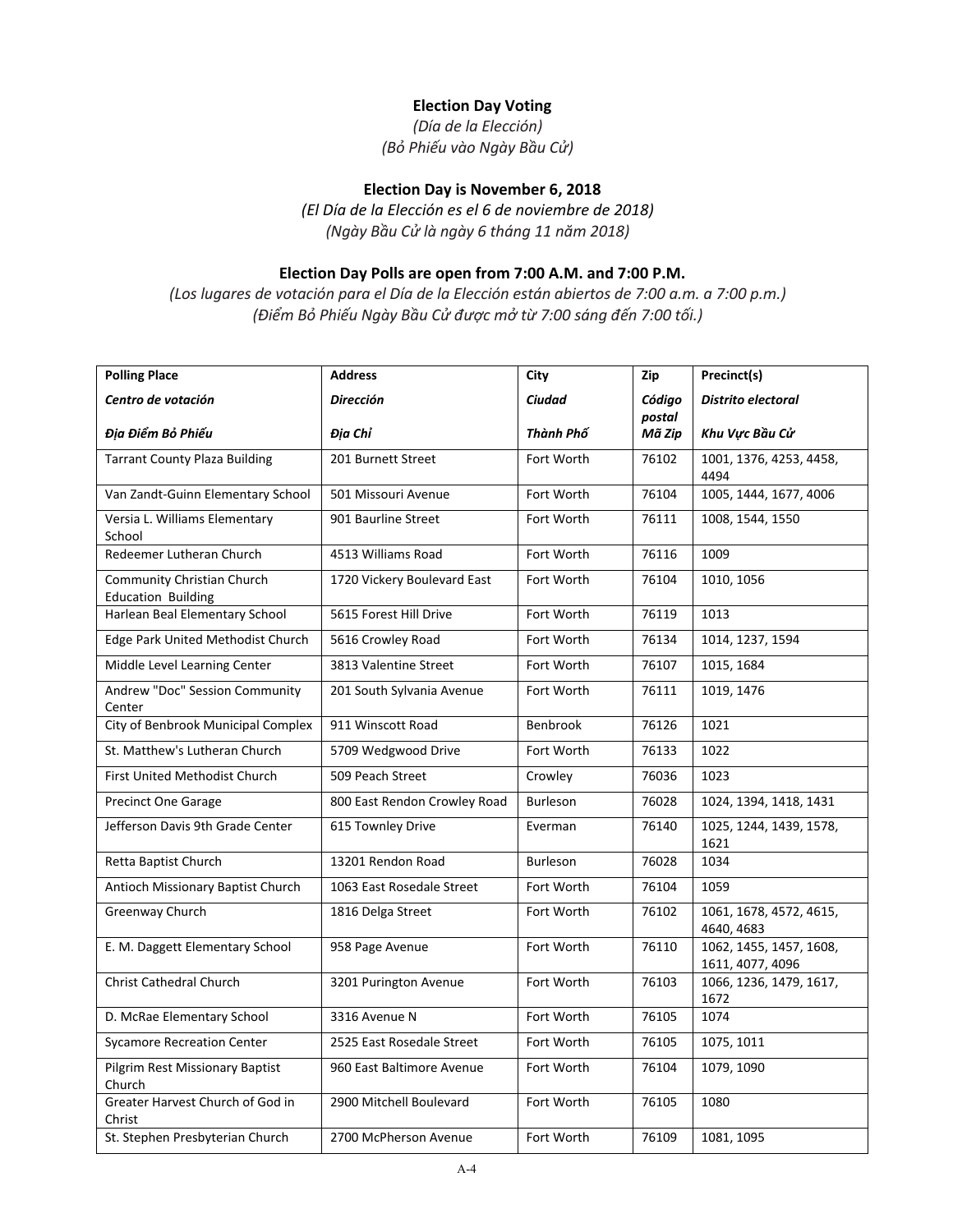| Riverside Community Center                       | 3700 East Belknap Street                            | Fort Worth               | 76111 | 1082, 1109, 1198, 1473                      |
|--------------------------------------------------|-----------------------------------------------------|--------------------------|-------|---------------------------------------------|
| Beth Eden Missionary Baptist<br>Church           | 3208 Wilbarger Street                               | Fort Worth               | 76119 | 1083                                        |
| Rosemont Middle School                           | 1501 West Seminary Drive                            | Fort Worth               | 76115 | 1085                                        |
| Sagamore Hill Elementary School                  | 701 South Hughes Avenue                             | Fort Worth               | 76103 | 1088, 1415                                  |
| Morningside Elementary School                    | 2601 Evans Avenue                                   | Fort Worth               | 76104 | 1089, 1078, 1619, 4288,<br>4587             |
| Lena Pope Home                                   | 3200 Sanguinet Street                               | Fort Worth               | 76107 | 1094, 1472, 1674                            |
| S. S. Dillow Elementary School                   | 4000 Avenue N                                       | Fort Worth               | 76105 | 1098                                        |
| First Baptist Church of Crowley                  | 400 Eagle Drive South                               | Crowley                  | 76036 | 1103, 1348                                  |
| <b>Bradley Center</b>                            | 2601 Timberline Drive                               | Fort Worth               | 76119 | 1104                                        |
| Grace Temple Seventh-day<br>Adventist Church     | 4200 East Berry Street                              | Fort Worth               | 76105 | 1106                                        |
| R. L. Paschal High School                        | 3001 Forest Park Boulevard                          | Fort Worth               | 76110 | 1108, 1298, 1408, 1434,<br>1633             |
| HighRidge Church                                 | 10100 Rolling Hills Drive                           | Fort Worth               | 76126 | 1111                                        |
| McLean 6th Grade School                          | 3201 South Hills Avenue                             | Fort Worth               | 76109 | 1117                                        |
| Westminster Presbyterian Church                  | 7001 Trail Lake Drive                               | Fort Worth               | 76133 | 1119                                        |
| JPS Health Center Viola M.<br>Pitts/Como         | 4701 Bryant Irvin Road N,<br>Lower Level, Suite 100 | Fort Worth               | 76107 | 1120, 1676                                  |
| First Jefferson Unitarian Universalist<br>Church | 1959 Sandy Lane                                     | Fort Worth               | 76112 | 1126                                        |
| Martin Luther King Community<br>Center           | 5565 Truman Drive                                   | Fort Worth               | 76112 | 1127                                        |
| Griffin-Poly Sub-Courthouse                      | 3212 Miller Avenue                                  | Fort Worth               | 76119 | 1132                                        |
| St. Christopher's Episcopal Church               | 3550 Southwest Loop 820                             | Fort Worth               | 76133 | 1133, 1445                                  |
| <b>Bruce Shulkey Elementary School</b>           | 5533 Whitman Avenue                                 | Fort Worth               | 76133 | 1142                                        |
| Eastern Hills High School                        | 5701 Shelton Street                                 | Fort Worth               | 76112 | 1146, 1099, 1407, 1414,<br>1491             |
| W. M. Green Elementary School                    | 4612 David Strickland Road                          | Fort Worth               | 76119 | 1149, 1184, 2600, 2601                      |
| New Hope Fellowship                              | 6410 South Freeway                                  | Fort Worth               | 76134 | 1150, 1543, 1549, 1559                      |
| Forest Hill Civic & Convention<br>Center         | 6901 Wichita Street                                 | Forest Hill              | 76140 | 1153, 1301                                  |
| Carter Park Elementary School                    | 1204 East Broadus Avenue                            | Fort Worth               | 76115 | 1154, 1555, 1576, 1597,<br>1652, 4495       |
| Victory Temple Worship Center                    | 2001 Oakland Boulevard                              | Fort Worth               | 76103 | 1170                                        |
| St. John Missionary Baptist Church               | 3324 House Anderson Road                            | Euless                   | 76040 | 1175, 1547, 1586, 1589,<br>3560, 3653, 3654 |
| St. Francis Village                              | 4125 St. Francis Village Road                       | Crowley                  | 76036 | 1186                                        |
| Paul Laurence Dunbar High School                 | 5700 Ramey Avenue                                   | Fort Worth               | 76112 | 1188                                        |
| <b>Edgecliff Village Community Center</b>        | 1605 Edgecliff Road                                 | <b>Edgecliff Village</b> | 76134 | 1189                                        |
| River Trails Elementary School                   | 8850 Elbe Trail                                     | Fort Worth               | 76118 | 1197, 1064, 1701                            |
| <b>Benbrook Fire Station</b>                     | 528 Mercedes Street                                 | Benbrook                 | 76126 | 1206                                        |
| Southwest Sub-Courthouse                         | 6551 Granbury Road                                  | Fort Worth               | 76133 | 1207                                        |
| <b>Restoration Family Church</b>                 | 10201 Jerry Dunn Parkway                            | <b>Benbrook</b>          | 76126 | 1208, 4480                                  |
| Sunrise-McMillian Elementary<br>School           | 3409 Stalcup Road                                   | Fort Worth               | 76119 | 1211                                        |
| Pantego Bible Church - The<br>Connection         | 8200 Anderson Boulevard                             | Fort Worth               | 76120 | 1227, 1437, 1490                            |
| Trinity Cumberland Presbyterian                  | 7120 West Cleburne Road                             | Fort Worth               | 76133 | 1238                                        |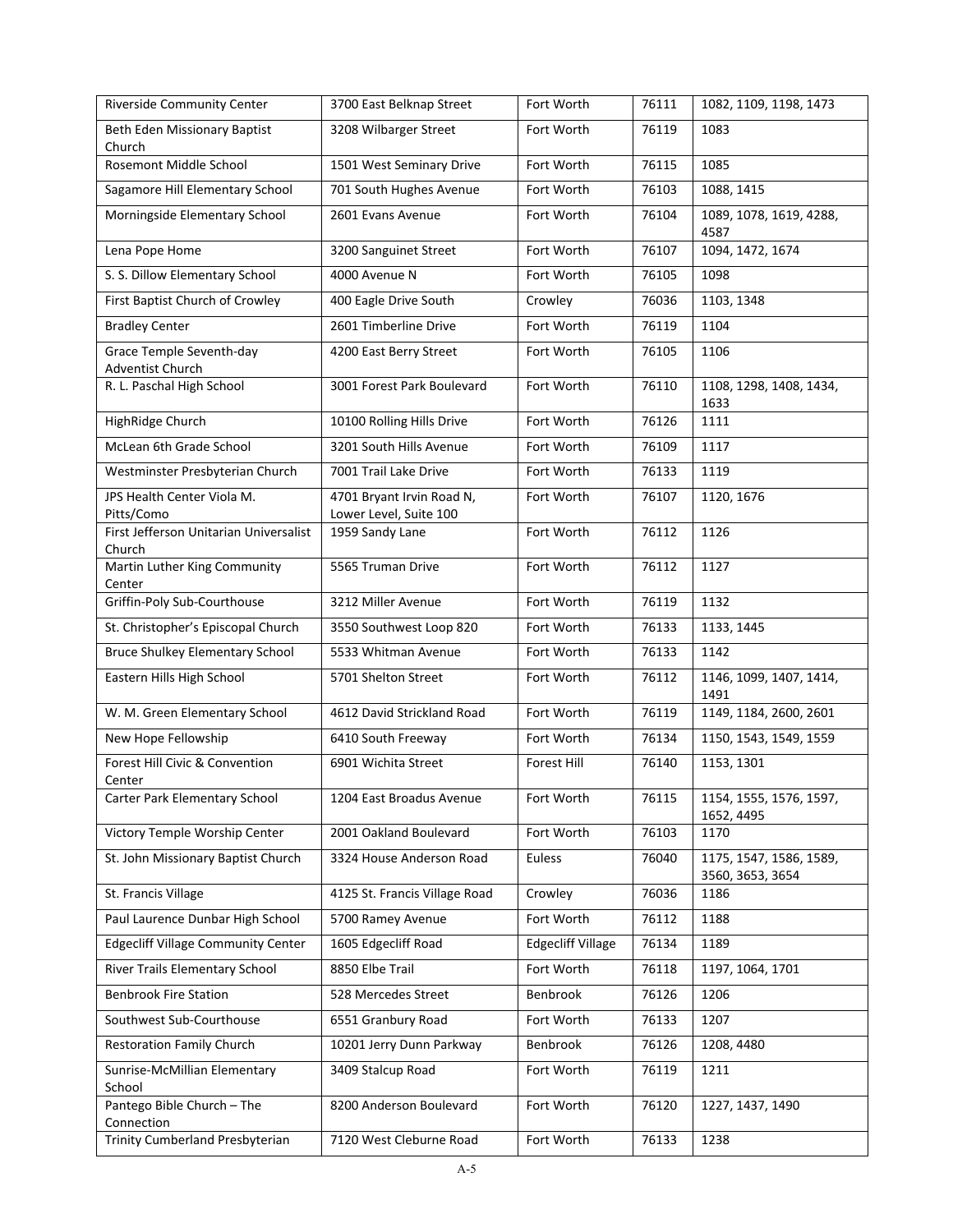| Church                                            |                                        |                    |       |                                             |
|---------------------------------------------------|----------------------------------------|--------------------|-------|---------------------------------------------|
| Meadowcreek Elementary School                     | 2801 Country Creek Lane                | Fort Worth         | 76123 | 1251                                        |
| <b>Grace Lutheran Church</b>                      | 7900 McCart Avenue                     | Fort Worth         | 76123 | 1255                                        |
| Fort Worth Education Association                  | 6021 Westcreek Drive                   | Fort Worth         | 76133 | 1257, 1004, 1167                            |
| Southwest Community Center                        | 6300 Welch Avenue                      | Fort Worth         | 76133 | 1264, 1105                                  |
| Genesis United Methodist Church                   | 7635 South Hulen Street                | Fort Worth         | 76133 | 1265                                        |
| Handley United Methodist Church                   | 2929 Forest Avenue                     | Fort Worth         | 76112 | 1270, 1012, 2419                            |
| Formation Building - St. Ann's<br>Catholic Church | 100 Southwest Alsbury<br>Boulevard     | Burleson           | 76028 | 1271, 1345, 1627, 1704                      |
| El Buen Pastor Baptist Church                     | 4800 Merida Avenue                     | Fort Worth         | 76115 | 1273, 1165                                  |
| East Fort Worth Montessori<br>Academy             | 501 Oakland Boulevard                  | Fort Worth         | 76103 | 1277, 1151, 1199, 1460,<br>1622, 1679, 4632 |
| New Life Baptist Deaf Fellowship                  | 6917 Brentwood Stair Road              | Fort Worth         | 76112 | 1278                                        |
| Atwood McDonald Elementary<br>School              | 1850 Barron Lane                       | Fort Worth         | 76112 | 1279                                        |
| <b>Highland Hills Community Center</b>            | 1600 Glasgow Road                      | Fort Worth         | 76134 | 1291                                        |
| Forest Hill United Methodist Church               | 6401 Hartman Road                      | <b>Forest Hill</b> | 76119 | 1293                                        |
| The Fountains Fellowship Church                   | 812 South Crowley Road, Suite<br>В     | Crowley            | 76036 | 1294, 1501                                  |
| <b>Everman City Hall Annex</b>                    | 213 North Race Street                  | Everman            | 76140 | 1295, 1084, 1577                            |
| St. Peter's Antiochian Orthodox<br>Church         | 7601 Bellaire Drive South              | Fort Worth         | 76132 | 1296, 1423                                  |
| A. M. Pate Elementary School                      | 3800 Anglin Drive                      | Fort Worth         | 76119 | 1297                                        |
| St. Luke Cumberland Presbyterian<br>Church        | 1404 Sycamore School Road              | Fort Worth         | 76134 | 1300                                        |
| St. Matthew United Methodist<br>Church            | 2414 Hitson Lane                       | Fort Worth         | 76112 | 1311                                        |
| <b>Trinity Chapel</b>                             | 6610 Southwest Boulevard               | Benbrook           | 76109 | 1339                                        |
| Brighter Outlook Center                           | 4910 Dunbar Street                     | Fort Worth         | 76105 | 1346                                        |
| Mary Harris Intermediate School                   | 8400 West Cleburne Road                | Fort Worth         | 76123 | 1347                                        |
| Fort Worth Presbyterian Church                    | 6251 Oakmont Trail                     | Fort Worth         | 76132 | 1377, 1071                                  |
| Parkway Elementary School                         | 1320 West Everman Parkway              | Fort Worth         | 76134 | 1378                                        |
| Christ United Methodist Church                    | 3301 Sycamore School Road              | Fort Worth         | 76123 | 1459, 1292, 1440                            |
| Shepherd of Life Lutheran Church                  | 715 East Lamar Boulevard               | Arlington          | 76011 | 1463, 2281, 2467                            |
| Glen Park Elementary School                       | 3601 Pecos Street                      | Fort Worth         | 76119 | 1477, 1482                                  |
| Bill J. Elliott Elementary School                 | 2501 Cooks Lane                        | Fort Worth         | 76120 | 1489, 1518, 1651                            |
| Tabernacle Baptist Church of<br>Rendon            | 12440 Rendon Road                      | Burleson           | 76028 | 1504, 1352                                  |
| Candlewood Suites Hotel                           | 4200 Reggis Court                      | Fort Worth         | 76155 | 1603                                        |
| Hallmark Baptist Church                           | 4201 West Risinger Drive               | Fort Worth         | 76123 | 1639                                        |
| North Crowley Ninth Grade Campus                  | 4630 McPherson Boulevard               | Fort Worth         | 76123 | 1641, 1424                                  |
| Sidney Poynter Elementary School                  | 521 Ashdale Drive                      | Fort Worth         | 76140 | 1642, 1436                                  |
| Berta May Pope Elementary School                  | 901 Chestnut Drive                     | Arlington          | 76012 | 2003, 1605, 2303, 2606                      |
| Southwest Branch Library                          | 3311 Southwest Green Oaks<br>Boulevard | Arlington          | 76017 | 2007, 2505                                  |
| W. R. Wimbish Elementary School                   | 1601 Wright Street                     | Arlington          | 76012 | 2026, 2670                                  |
| Atherton Elementary School                        | 2101 Overbrook Drive                   | Arlington          | 76014 | 2027, 2002, 2302, 2461,<br>2675             |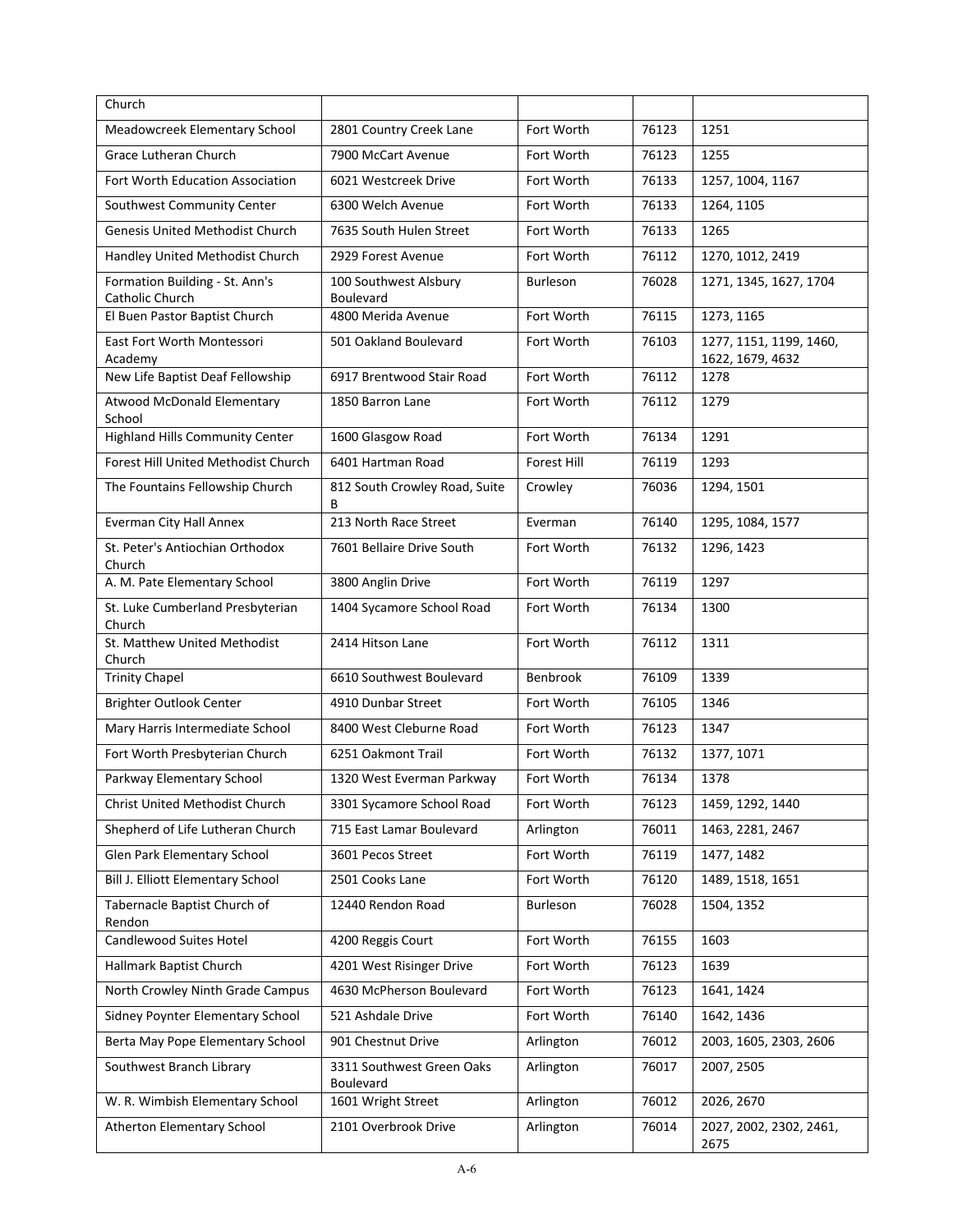| Truett Boles Junior High School                        | 3900 Southwest Green Oaks<br><b>Boulevard</b> | Arlington                 | 76017 | 2028, 2358, 2506                                  |
|--------------------------------------------------------|-----------------------------------------------|---------------------------|-------|---------------------------------------------------|
| Glenn Harmon Elementary School                         | 5700 Petra Drive                              | Arlington                 | 76017 | 2030                                              |
| Timberview High School                                 | 7700 South Watson Road                        | Arlington                 | 76002 | 2031, 2613                                        |
| Mansfield Sub-Courthouse                               | 1100 East Broad Street                        | Mansfield                 | 76063 | 2033, 2308                                        |
| Ruby Ray Swift Elementary School                       | 1101 South Fielder Road                       | Arlington                 | 76013 | 2052                                              |
| Sherrod Elementary School                              | 2626 Lincoln Drive                            | Arlington                 | 76006 | 2055, 1380, 1631                                  |
| <b>Meadowbrook Recreation Center</b>                   | 1400 Dugan Street                             | Arlington                 | 76010 | 2100                                              |
| Pantego Town Hall Council<br>Chambers                  | 1614 South Bowen Road                         | Pantego                   | 76013 | 2112                                              |
| Louise Blanton Elementary School                       | 1900 South Collins Street                     | Arlington                 | 76010 | 2143, 2403                                        |
| Veda Knox Elementary School                            | 2315 Stonegate Street                         | Arlington                 | 76010 | 2145, 2673                                        |
| <b>Fielder Church Annex</b>                            | 1333 West Pioneer Parkway                     | Arlington                 | 76013 | 2147, 2401, 2451                                  |
| Myrtice and Curtis Larson<br><b>Elementary School</b>  | 2620 Avenue K                                 | <b>Grand Prairie</b>      | 75050 | 2158, 1382, 1404, 2274,<br>2546, 2561, 2616, 2681 |
| Tarrant County Sub-Courthouse in                       | 700 East Abram Street                         | Arlington                 | 76010 | 2161                                              |
| Arlington<br>South Davis Elementary School             | 2001 South Davis Drive                        | Arlington                 | 76013 | 2168, 2513                                        |
| City of Arlington Senior Center                        | 2015 Craig Hanking Drive                      | Arlington                 | 76010 | 2169, 2134, 2263, 2569                            |
| Woodland West Church of Christ                         | 3101 West Park Row                            | Arlington                 | 76013 | 2171                                              |
| Key Elementary School                                  | 3621 Roosevelt Drive                          | Arlington                 | 76016 | 2174                                              |
| UAW Local #276                                         | 2505 W.E. Roberts Street                      | <b>Grand Prairie</b>      | 75051 | 2180, 2402, 2411, 2680                            |
| Westminster Presbyterian Church                        | 1330 South Fielder Road                       | Arlington                 | 76013 | 2181                                              |
| John Webb Elementary School                            | 1200 North Cooper Street                      | Arlington                 | 76011 | 2190, 2148, 2655, 2656,<br>2657                   |
| Bailey Junior High School                              | 2411 Winewood Lane                            | Arlington                 | 76013 | 2205                                              |
| Myrtle Thornton Elementary School                      | 2301 East Park Row Drive                      | Arlington                 | 76010 | 2210                                              |
| St. Stephen United Methodist<br>Church                 | 1800 West Randol Mill Road                    | Arlington                 | 76012 | 2217, 2058                                        |
| Miller Elementary School                               | 6401 West Pleasant Ridge<br>Road              | Arlington                 | 76016 | 2219                                              |
| Arlington First Church of the<br>Nazarene              | 1301 West Green Oaks<br><b>Boulevard</b>      | Arlington                 | 76013 | 2220, 1514                                        |
| Roberta Tipps Elementary School                        | 3001 North Walnut Creek Drive                 | Mansfield                 | 76063 | 2221                                              |
| Dalworthington Gardens City Hall                       | 2600 Roosevelt Drive                          | Dalworthington<br>Gardens | 76016 | 2223                                              |
| Elzie Odom Athletic Center                             | 1601 Northeast Green Oaks<br>Boulevard        | Arlington                 | 76006 | 2224, 2442                                        |
| Beth Anderson Elementary School                        | 1101 Timberlake Drive                         | Arlington                 | 76010 | 2225, 2413, 2428                                  |
| <b>Bob Duncan Center</b>                               | 2800 South Center Street                      | Arlington                 | 76014 | 2226, 2268, 2269, 2658                            |
| Shackelford Junior High School                         | 2000 North Fielder Road                       | Arlington                 | 76012 | 2228, 1420, 1607                                  |
| <b>Beatrice Short Elementary School</b>                | 2000 California Lane                          | Arlington                 | 76015 | 2229                                              |
| Ethel Goodman Elementary School                        | 1400 Rebecca Lane                             | Arlington                 | 76014 | 2235, 2320, 2393, 2659                            |
| New World United Methodist<br>Church                   | 2201 North Davis Drive                        | Arlington                 | 76012 | 2246                                              |
| New Hope Baptist Church                                | 6765 Dick Price Road                          | Mansfield                 | 76063 | 2262, 2258                                        |
| Foster Elementary School                               | 1025 High Point Road                          | Arlington                 | 76015 | 2267                                              |
| Interlochen Health and<br><b>Rehabilitation Center</b> | 2645 West Randol Mill Road                    | Arlington                 | 76012 | 2280                                              |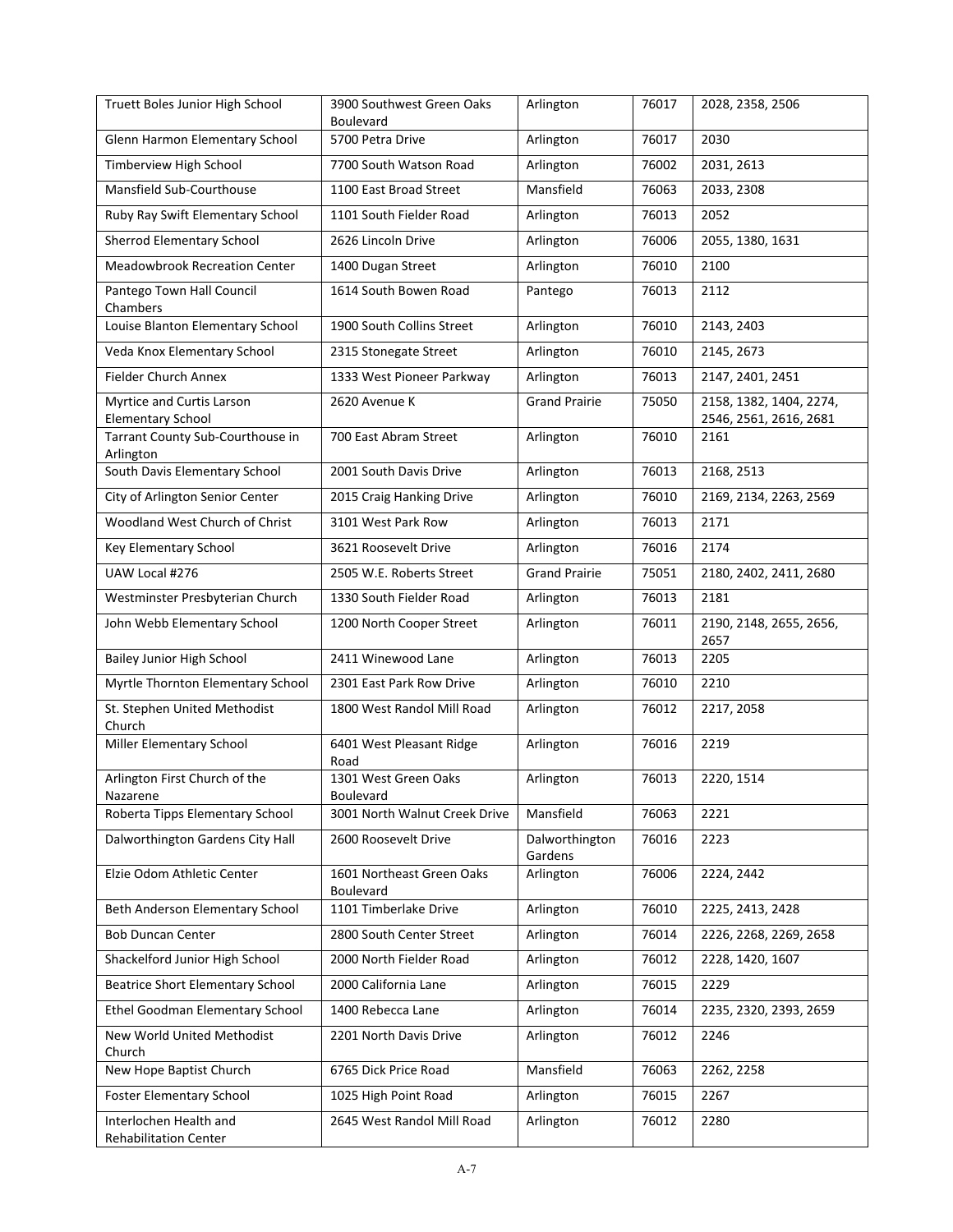| Kennedale High School                                     | 901 Wildcat Way                               | Kennedale            | 76060 | 2305, 2425                            |
|-----------------------------------------------------------|-----------------------------------------------|----------------------|-------|---------------------------------------|
| <b>Cliff Nelson Recreation Center</b>                     | 4600 West Bardin Road                         | Arlington            | 76017 | 2306, 2521                            |
| Prince of Peace Church                                    | 1701 Martin Luther Drive                      | Arlington            | 76010 | 2309, 2660                            |
| Center of Community Service Junior<br>League of Arlington | 4002 West Pioneer Parkway                     | Arlington            | 76013 | 2310                                  |
| Jason B. Little Elementary School                         | 3721 Little Road                              | Arlington            | 76016 | 2313                                  |
| Charles W. Young Junior High School                       | 3200 Woodside Drive                           | Arlington            | 76016 | 2314, 2266, 2468                      |
| Northeast Branch Library                                  | 1905 Brown Boulevard                          | Arlington            | 76006 | 2316, 1441, 1564, 2315                |
| Lamar High School                                         | 1400 Lamar Boulevard West                     | Arlington            | 76012 | 2317                                  |
| Gunn Junior High School                                   | 3000 South Fielder Road                       | Arlington            | 76015 | 2318                                  |
| Ruth Ditto Elementary School                              | 3001 Quail Lane                               | Arlington            | 76016 | 2319, 2464                            |
| Linda Jobe Middle School                                  | 2491 Gertie Barrett Road                      | Mansfield            | 76063 | 2355                                  |
| The Church on Rush Creek                                  | 2350 Southwest Green Oaks<br>Boulevard        | Arlington            | 76017 | 2356, 2304                            |
| Donna Shepard Intermediate School                         | 1280 FM Road 1187                             | Mansfield            | 76063 | 2357                                  |
| Louise Cabaniss Elementary School                         | 6080 Mirabella Boulevard                      | <b>Grand Prairie</b> | 75052 | 2379, 2299                            |
| New Life Fellowship                                       | 201 East Sublett Road                         | Arlington            | 76018 | 2383                                  |
| J. L. Boren Elementary School                             | 1401 Country Club Drive                       | Mansfield            | 76063 | 2426, 2524                            |
| Cross Point Church of Christ                              | 3020 West Bardin Road                         | <b>Grand Prairie</b> | 75052 | 2438, 2275, 2466                      |
| Southeast Branch Library                                  | 900 Southeast Green Oaks<br>Boulevard         | Arlington            | 76018 | 2448, 2353                            |
| Alpha International Seventh-day<br>Adventist Church       | 6000 South Collins Street                     | Arlington            | 76018 | 2450                                  |
| Kenneth Davis Elementary School                           | 900 Eden Road                                 | Arlington            | 76001 | 2462, 2581                            |
| Kennedale Community Center                                | 316 West 3rd Street                           | Kennedale            | 76060 | 2474, 1427, 1515, 2029                |
| J. M. Farrell Elementary School                           | 3410 Paladium Drive                           | <b>Grand Prairie</b> | 75052 | 2484, 2381                            |
| West Elementary School                                    | 2911 Kingswood Boulevard                      | <b>Grand Prairie</b> | 75052 | 2488, 2349                            |
| City of Arlington South Service<br>Center                 | 1100 Southwest Green Oaks<br><b>Boulevard</b> | Arlington            | 76017 | 2519                                  |
| Pleasant Ridge Church of Christ                           | 6102 West Pleasant Ridge<br>Road              | Arlington            | 76016 | 2520                                  |
| R. F. Patterson Elementary School                         | 6621 Kelly Elliott Road                       | Arlington            | 76001 | 2522                                  |
| St. Andrews United Methodist<br>Church                    | 2045 Southwest Green Oaks<br>Boulevard        | Arlington            | 76018 | 2523, 2354, 2449                      |
| D. P. Morris Elementary School                            | 7900 Tin Cup Drive                            | Arlington            | 76001 | 2525                                  |
| T. A. Howard Middle School                                | 7501 Calender Road                            | Arlington            | 76001 | 2535, 2307                            |
| Dora E. Nichols Junior High School                        | 2201 Ascension Boulevard                      | Arlington            | 76006 | 2536, 2537, 2571                      |
| <b>Odeal Pearcy Elementary School</b>                     | 601 East Harris Road                          | Arlington            | 76002 | 2541, 2341, 2405                      |
| Brooks Wester Middle School                               | 1520 North Walnut Creek                       | Mansfield            | 76063 | 2548, 2636                            |
| <b>Grace Community Church</b>                             | 801 West Bardin Road                          | Arlington            | 76017 | 2553                                  |
| St. Vincent de Paul Catholic Parish                       | 5819 West Pleasant Ridge<br>Road              | Arlington            | 76016 | 2556, 1610, 2173, 2609                |
| Janet Brockett Elementary School                          | 810 Dove Meadows Drive                        | Arlington            | 76002 | 2557, 2435                            |
| <b>MISD Student Nutrition Department</b>                  | 1151 Mansfield Webb Road                      | Arlington            | 76002 | 2635                                  |
| Martha Reid Elementary School                             | 500 Country Club Drive                        | Arlington            | 76002 | 2645                                  |
| Mansfield I.S.D. Sports Complex                           | 3700 East Broad Street                        | Mansfield            | 76063 | 2697, 2360, 2612, 2614,<br>2618, 2643 |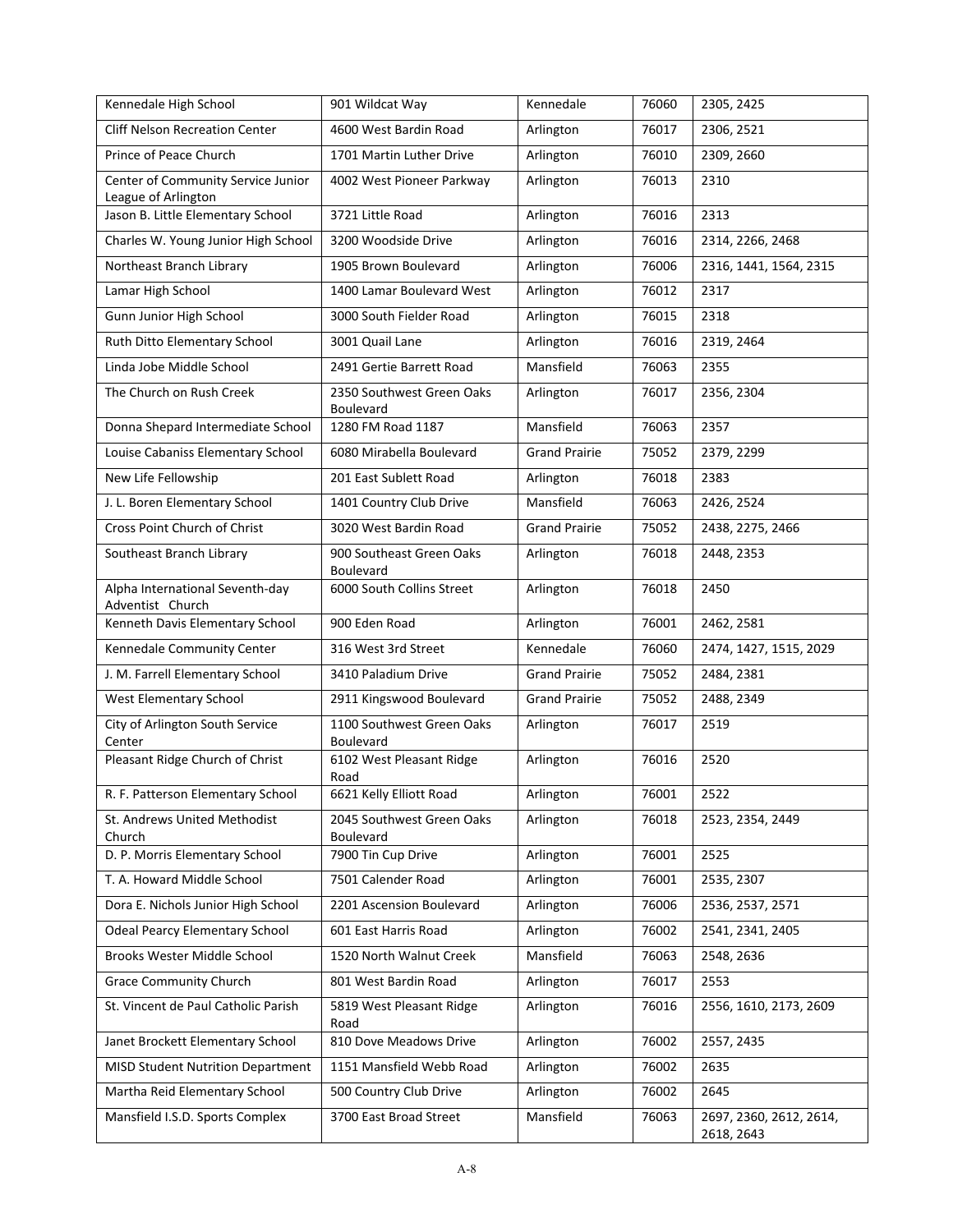| Anna May Daulton Elementary<br>School      | 2607 North Grand Peninsula<br>Drive        | <b>Grand Prairie</b>           | 75054 | 2699, 2453, 2644       |
|--------------------------------------------|--------------------------------------------|--------------------------------|-------|------------------------|
| Hurst Public Library                       | 901 Precinct Line Road                     | Hurst                          | 76053 | 3032,3176, 3575, 3661  |
| <b>Euless Public Library</b>               | 201 North Ector Drive                      | Euless                         | 76039 | 3036                   |
| Shady Brook Elementary School              | 2601 Shady Brook Drive                     | Bedford                        | 76021 | 3037                   |
| Timberline Elementary School               | 3220 Timberline Drive                      | Grapevine                      | 76051 | 3038                   |
| Lonesome Dove Church                       | 2380 Lonesome Dove Road                    | Southlake                      | 76092 | 3039                   |
| Keller Church of Christ                    | 205 South Elm Street                       | Keller                         | 76248 | 3040, 3671             |
| Davis Memorial United Methodist<br>Church  | 5301 Davis Boulevard                       | North Richland<br><b>Hills</b> | 76180 | 3041, 3214             |
| Green Valley Elementary School             | 7900 Smithfield Road                       | North Richland<br>Hills        | 76182 | 3049, 3209, 3447       |
| New Hope Lutheran Church                   | 2105 Willis Lane                           | Keller                         | 76248 | 3054, 3072             |
| North Ridge Elementary School              | 7331 Holiday Lane                          | North Richland<br><b>Hills</b> | 76182 | 3063, 3367, 3387       |
| The REC of Grapevine                       | 1175 Municipal Way                         | Grapevine                      | 76051 | 3114                   |
| <b>Richland Middle School</b>              | 7400 Hovenkamp Avenue                      | <b>Richland Hills</b>          | 76118 | 3131                   |
| Hurst Christian Church                     | 745 Brown Trail                            | Hurst                          | 76053 | 3139                   |
| Dan Echols Center                          | 6801 Glenview Drive                        | North Richland<br><b>Hills</b> | 76180 | 3140                   |
| <b>Haslet Community Center</b>             | 105 Main Street                            | Haslet                         | 76052 | 3152, 3043, 3185, 3700 |
| First Baptist Church of Hurst              | 1801 Norwood Drive                         | Hurst                          | 76054 | 3156                   |
| <b>Stonegate Elementary School</b>         | 900 Bedford Road East                      | Bedford                        | 76022 | 3157                   |
| South Euless Baptist Church                | 1000 Simmons Drive                         | Euless                         | 76040 | 3160, 1388             |
| Richland Hills Public Library              | 6724 Rena Drive                            | <b>Richland Hills</b>          | 76118 | 3164, 3406, 4620       |
| North Pointe Baptist Church of<br>Hurst    | 147 East Hurst Boulevard                   | Hurst                          | 76053 | 3166, 3409, 3590       |
| St. Andrew Lutheran Church                 | 504 West Bedford Euless Road               | Hurst                          | 76053 | 3172, 3282, 3664, 3665 |
| Fine Arts Athletic Complex                 | 9200 Mid Cities Boulevard                  | North Richland<br><b>Hills</b> | 76180 | 3177, 3584             |
| Calvary Baptist Church                     | 304 Calvary Drive                          | Euless                         | 76040 | 3183                   |
| Northside Church of the Nazarene           | 6750 Denton Highway                        | Watauga                        | 76148 | 3187, 3398             |
| First Baptist Church of Watauga            | 6124 Plum Street                           | Watauga                        | 76148 | 3194, 4191             |
| Northeast Courthouse                       | 645 Grapevine Highway                      | Hurst                          | 76054 | 3196, 3585             |
| Bedford Boys Ranch                         | 2801 Forest Ridge Drive                    | Bedford                        | 76021 | 3200                   |
| Central Baptist Church of Bedford          | 1120 Central Drive                         | Bedford                        | 76022 | 3212                   |
| <b>Hurst Recreation Center</b>             | 700 Mary Drive                             | Hurst                          | 76053 | 3213                   |
| St. Paul Presbyterian Church               | 4517 Rufe Snow Drive                       | North Richland<br>Hills        | 76180 | 3215, 3364, 4399       |
| <b>Bear Creek Elementary School</b>        | 401 Bear Creek Drive                       | Euless                         | 76039 | 3216                   |
| Central Junior High School                 | 3191 West Pipeline Road                    | Euless                         | 76040 | 3247                   |
| Pat May Center                             | 1849-B Central Drive                       | Bedford                        | 76022 | 3254, 3327, 3517       |
| Airport Area YMCA                          | 3524 Central Drive                         | Bedford                        | 76021 | 3283, 3260, 3516       |
| Watauga City Hall                          | 7105 Whitley Road                          | Watauga                        | 76148 | 3287                   |
| The 26 Wellness Center - North<br>Richland | Hills Baptist Church, 6955<br>Boulevard 26 | North Richland<br>Hills        | 76180 | 3289                   |
| College Hill Church of Christ              | 7447 North College Circle                  | North Richland<br>Hills        | 76180 | 3324                   |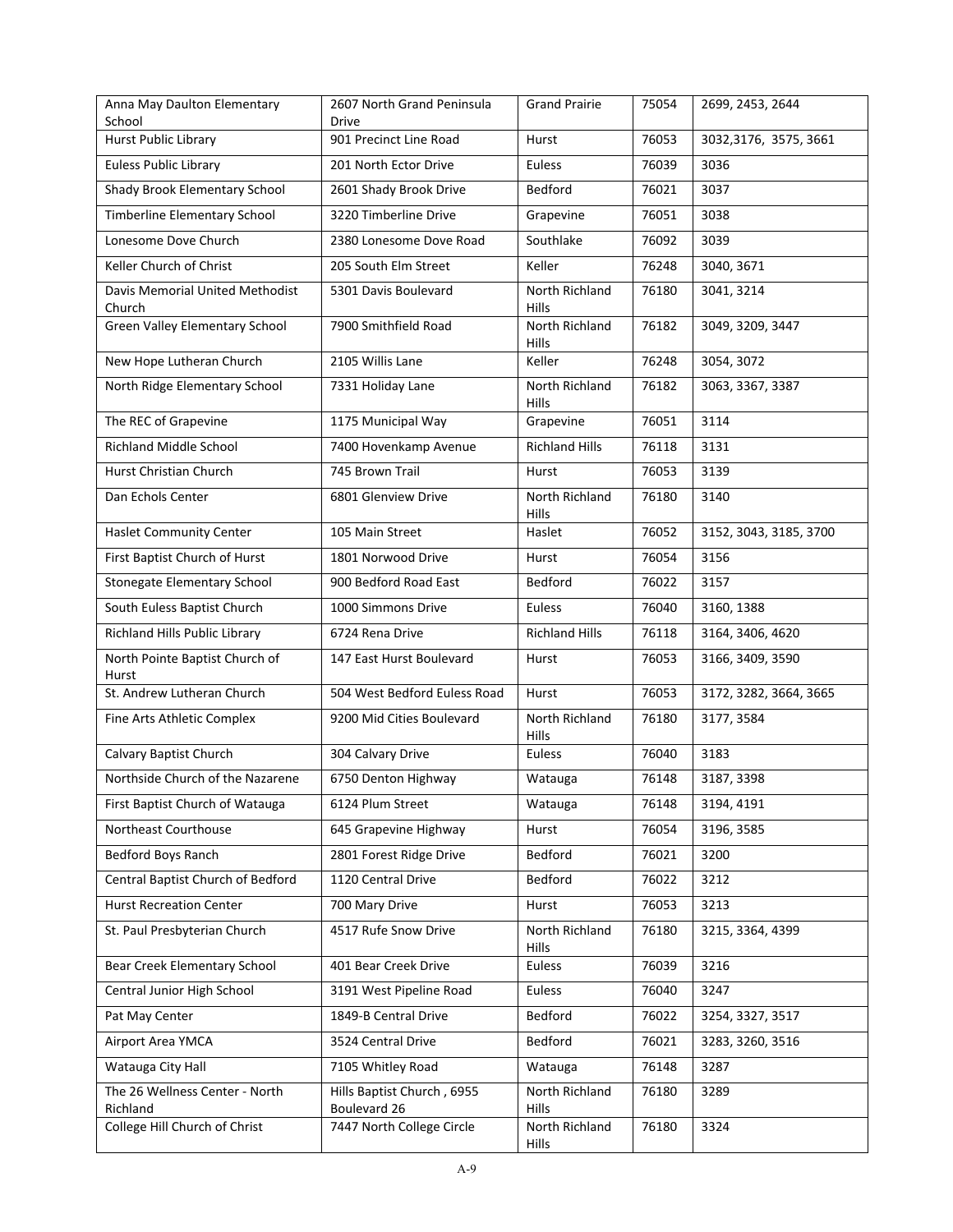| Baker Boulevard Church of Christ                           | 7139 Baker Boulevard                    | <b>Richland Hills</b>          | 76118 | 3325                            |
|------------------------------------------------------------|-----------------------------------------|--------------------------------|-------|---------------------------------|
| Ashwood Court                                              | 7501 Glenview Drive                     | North Richland<br>Hills        | 76180 | 3326                            |
| South Euless Elementary School                             | 605 South Main Street                   | Euless                         | 76040 | 3329, 3446                      |
| Colleyville Assembly of God Church                         | 4309 Colleyville Boulevard              | Colleyville                    | 76034 | 3330, 3510                      |
| The Church of Jesus Christ of Latter-<br>Day Saints        | 500 West McDonwell School<br>Road       | Colleyville                    | 76034 | 3331                            |
| Watauga Middle School                                      | 6300 Maurie Drive                       | Watauga                        | 76148 | 3332, 3667                      |
| North Richland Hills Public Library                        | 9015 Grand Avenue                       | North Richland<br><b>Hills</b> | 76180 | 3333                            |
| First Baptist Church of Bedford                            | 2045 Bedford Road                       | Bedford                        | 76021 | 3334                            |
| Lakewood Elementary School                                 | 1600 Donley Drive                       | Euless                         | 76039 | 3335                            |
| New Life Family Church                                     | 601 East Airport Freeway                | Euless                         | 76039 | 3336                            |
| Carroll Senior High School                                 | 1501 West Southlake<br><b>Boulevard</b> | Southlake                      | 76092 | 3359, 3538                      |
| St. Francis Catholic Church                                | 861 Wildwood Lane                       | Grapevine                      | 76051 | 3361, 3321                      |
| Heritage Baptist Church                                    | 1200 FM 156 South                       | Haslet                         | 76052 | 3363, 3192, 3567                |
| Bedford Junior High School                                 | 325 Carolyn Drive                       | <b>Bedford</b>                 | 76021 | 3368, 3539, 3562, 3669          |
| Dove Elementary School                                     | 1932 Dove Road                          | Grapevine                      | 76051 | 3384                            |
| First United Methodist Church of<br>Keller                 | 1025 Johnson Road                       | Keller                         | 76248 | 3386                            |
| Life Connection Church                                     | 208 Nutmeg Lane                         | Euless                         | 76039 | 3389                            |
| Covenant Church                                            | 3508 Glade Road                         | Colleyville                    | 76034 | 3390, 3574                      |
| United Memorial Christian Church                           | 1401 North Main Street                  | Euless                         | 76039 | 3391, 3511                      |
| Grapevine Elementary School                                | 1801 Hall-Johnson Road                  | Grapevine                      | 76051 | 3396, 3566                      |
| First Baptist Church Colleyville                           | 5300 Colleyville Boulevard              | Colleyville                    | 76034 | 3421, 3193, 3323, 3662          |
| Ridgeview Elementary School                                | 1601 Marshall Ridge Parkway             | Keller                         | 76248 | 3422                            |
| Shady Grove Baptist Church                                 | 6649 Precinct Line Road                 | North Richland<br>Hills        | 76182 | 3433, 3248, 3582, 3583,<br>3663 |
| Concordia Lutheran Church                                  | 3705 Harwood Road                       | Bedford                        | 76021 | 3443, 3249, 3322                |
| The Met Church                                             | 11301 Old Denton Road                   | Fort Worth                     | 76244 | 3465, 3647                      |
| Dancing River Assisted Living Center                       | 3735 Ira E. Woods Avenue                | Grapevine                      | 76051 | 3469                            |
| WestWind Church                                            | 1300 Sarah Brooks Drive                 | Keller                         | 76248 | 3471, 3365, 3580                |
| Independence Elementary School                             | 11773 Bray Birch Lane                   | Fort Worth                     | 76244 | 3486, 3240                      |
| Trophy Club Town Hall                                      | 1 Trophy Wood Drive                     | <b>Trophy Club</b>             | 76262 | 3500, 3286                      |
| North Park Baptist Church                                  | 7025 Mid Cities Boulevard               | North Richland<br>Hills        | 76182 | 3507                            |
| <b>Watauga Community Center</b>                            | 7901 Indian Springs Road                | Watauga                        | 76148 | 3509                            |
| Southlake Town Hall                                        | 1400 Main Street                        | Southlake                      | 76092 | 3526, 3470, 3558                |
| <b>Wellspring Church</b>                                   | 7300 Smithfield Road                    | North Richland<br>Hills        | 76182 | 3527                            |
| New Day Church                                             | 101 East Highland Street                | Southlake                      | 76092 | 3529, 3545                      |
| Meadowood Assisted Living &<br>Memory Care at the Vineyard | 4545 Merlot Avenue                      | Grapevine                      | 76051 | 3530, 3385                      |
| First Presbyterian Church Grapevine                        | 1002 North Park Boulevard               | Grapevine                      | 76051 | 3542, 3035                      |
| Bear Creek Bible Church                                    | 1555 North Tarrant Parkway              | Keller                         | 76248 | 3554                            |
| Lone Star Elementary School                                | 4647 Shiver Road                        | Fort Worth                     | 76244 | 3570                            |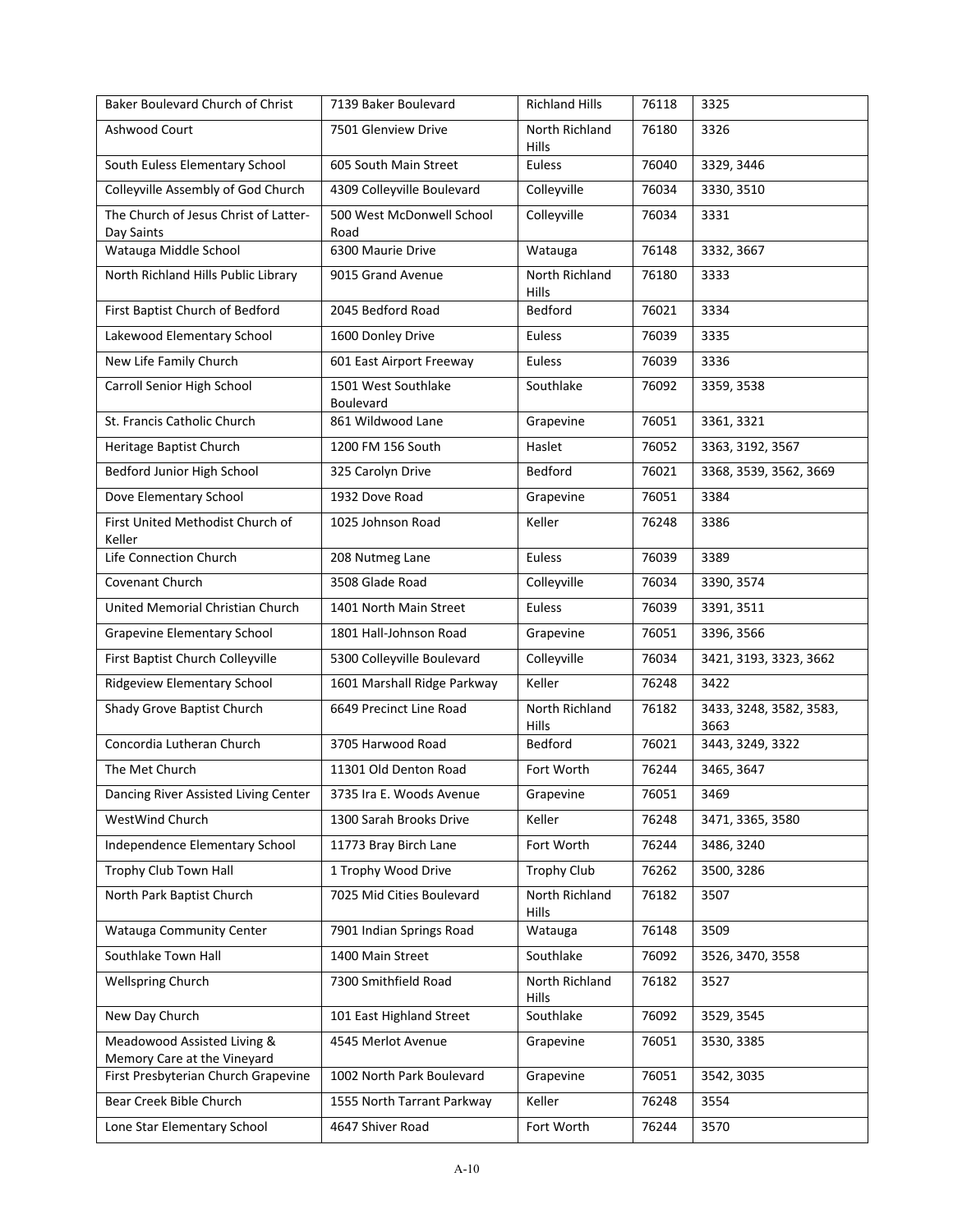| The Carlyle at Stonebridge Park                             | 170 Stonebridge Lane          | Southlake             | 76092 | 3579, 3502                                        |
|-------------------------------------------------------------|-------------------------------|-----------------------|-------|---------------------------------------------------|
| St. Martin in-the-Fields Episcopal<br>Church                | 223 South Pearson Lane        | Keller                | 76248 | 3626, 3392, 3624, 3668                            |
| Light of the World Church                                   | 8750 North Riverside Drive    | Keller                | 76244 | 3637, 3698                                        |
| John M. Tidwell Middle School                               | 3937 Haslet-Roanoke Road      | Fort Worth            | 76262 | 3646                                              |
| <b>Woodland Springs Elementary</b><br>School                | 12120 Woodland Springs Drive  | Fort Worth            | 76244 | 3648                                              |
| Northpark YMCA                                              | 9100 North Beach Street       | Fort Worth            | 76244 | 3695, 3552                                        |
| The Villages of Woodland Springs<br><b>Amenity Building</b> | 12209 Timberland Boulevard    | Fort Worth            | 76244 | 3696, 3372, 3417                                  |
| South Hi Mount Elementary School                            | 4101 Birchman Avenue          | Fort Worth            | 76107 | 4016, 4350                                        |
| City of Saginaw Senior Citizen<br>Center                    | 405 South Belmont Street      | Saginaw               | 76179 | 4018, 4666                                        |
| Landmark Baptist Church                                     | 1909 Thomas Road              | <b>Haltom City</b>    | 76117 | 4042, 4239, 4362                                  |
| B. J. Clark Annex                                           | 603 Southeast Parkway         | Azle                  | 76020 | 4046                                              |
| Azle ISD Instructional Support<br>Center                    | 483 Sandy Beach Road, Suite C | Azle                  | 76020 | 4047, 4395                                        |
| M. G. Ellis Early Childhood School                          | 215 Northeast 14th Street     | Fort Worth            | 76164 | 4048, 4051                                        |
| <b>Trinity Terrace</b>                                      | 1600 Texas Street             | Fort Worth            | 76102 | 4057, 4492, 4493, 4634                            |
| De Zavala Elementary School                                 | 1419 College Avenue           | Fort Worth            | 76104 | 4060, 1076                                        |
| All Saints Catholic Church Parish Hall                      | 200 Northwest 20th Street     | Fort Worth            | 76164 | 4067                                              |
| Church of the Holy Apostles                                 | 3900 Longvue Avenue           | Fort Worth            | 76126 | 4069                                              |
| Southwest YMCA                                              | 4750 Barwick Drive            | Fort Worth            | 76132 | 4070, 1241                                        |
| Connell Baptist Church                                      | 4736 Bryce Avenue             | Fort Worth            | 76107 | 4086, 4344                                        |
| Northside Family Resource Center                            | 2011 Prospect Avenue          | Fort Worth            | 76164 | 4087, 4050, 4068, 4092,<br>4685                   |
| Sheriff's Office North Patrol Division                      | 6651 Lake Worth Boulevard     | Lake Worth            | 76135 | 4091                                              |
| Diamond Hill Community Center                               | 1701 Northeast 36th Street    | Fort Worth            | 76106 | 4093                                              |
| George C. Clarke Elementary School                          | 3300 South Henderson Street   | Fort Worth            | 76110 | 4097, 4312, 4475, 4478                            |
| Knights of Columbus                                         | 3809 Yucca Avenue             | Fort Worth            | 76111 | 4101                                              |
| Moose Lodge 1889 Haltom City                                | 5001 Bernice Street           | <b>Haltom City</b>    | 76117 | 4102, 1430, 1623, 1625,<br>4483, 4485             |
| Worth Heights Community Center                              | 3551 New York Avenue          | Fort Worth            | 76110 | 4107, 1412                                        |
| Northside Community Center                                  | 1100 Northwest 18th Street    | Fort Worth            | 76164 | 4110, 4563                                        |
| Westover Hills Town Hall                                    | 5824 Merrymount Road          | <b>Westover Hills</b> | 76107 | 4115                                              |
| North Hi Mount Elementary School                            | 3801 West 7th Street          | Fort Worth            | 76107 | 4116, 4496                                        |
| River Oaks United Methodist Church                          | 4800 Ohio Garden Road         | River Oaks            | 76114 | 4121                                              |
| Azle Avenue Baptist Church                                  | 2901 Azle Avenue              | Fort Worth            | 76106 | 4122, 4017, 4073, 4397,<br>4565, 4568, 4688, 4689 |
| Calvary Cathedral                                           | 1701 Oakhurst Scenic Drive    | Fort Worth            | 76111 | 4124, 1416, 4573                                  |
| <b>Trinity Baptist Church</b>                               | 620 Churchill Road            | Fort Worth            | 76114 | 4125, 4512, 4592, 4687                            |
| Splash Dayz                                                 | 8905 Clifford Street          | White<br>Settlement   | 76108 | 4128                                              |
| <b>Congregation Ahavath Sholom</b>                          | 4050 South Hulen Street       | Fort Worth            | 76109 | 4130                                              |
| Western Hills Church of Christ                              | 8800 Chapin Road              | Fort Worth            | 76116 | 4135, 1337                                        |
| Agape Baptist Church                                        | 3900 Southwest Boulevard      | Fort Worth            | 76116 | 4136, 4129, 4630                                  |
| Jo Kelly School                                             | 201 North Bailey Avenue       | Fort Worth            | 76107 | 4137                                              |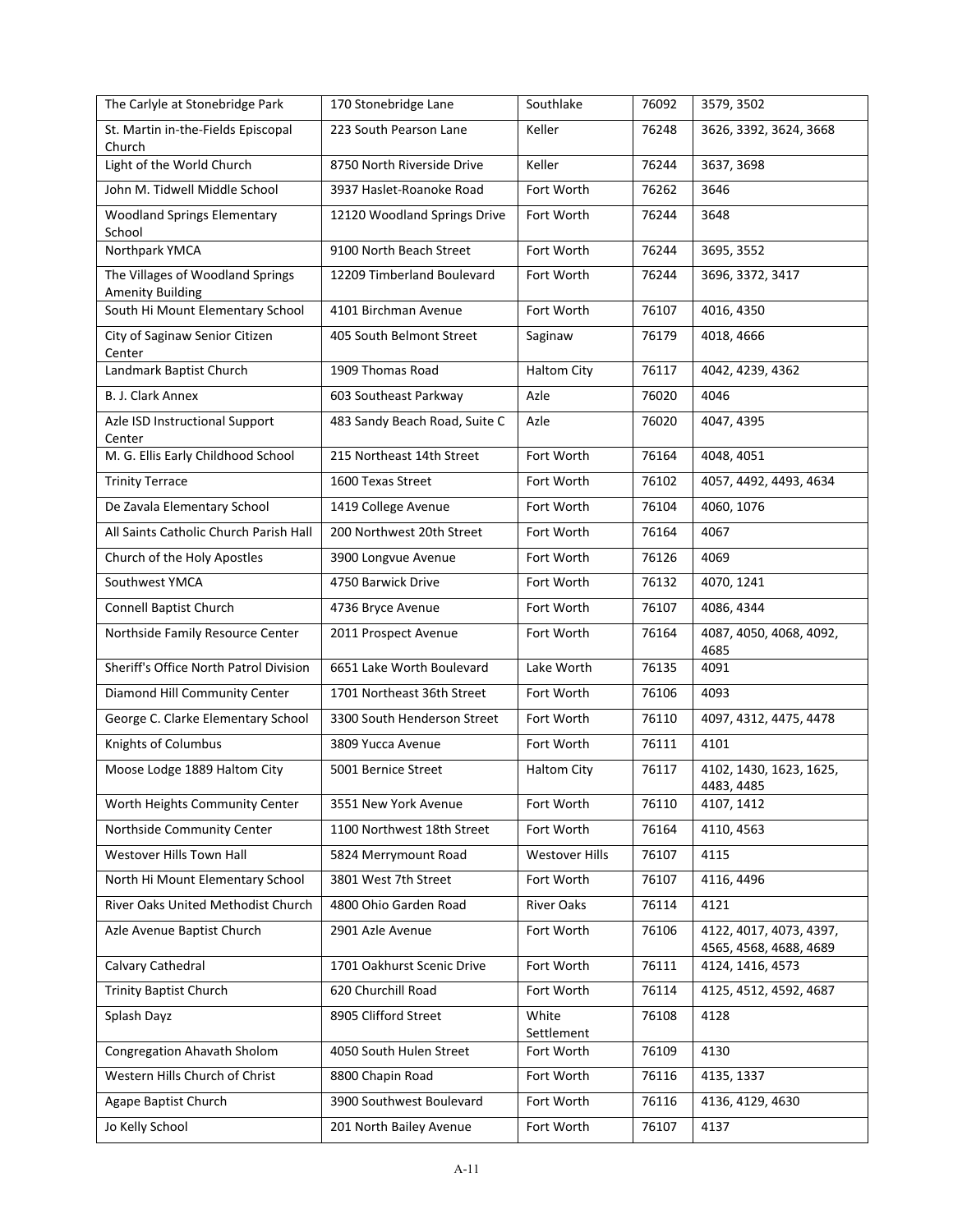| Sansom Park City Hall                                         | 5705 Azle Avenue               | Sansom Park          | 76114 | 4138, 4285, 4400, 4487,<br>4593, 4595, 4686, 4690,<br>4691, 4692, 4693 |
|---------------------------------------------------------------|--------------------------------|----------------------|-------|------------------------------------------------------------------------|
| Haltom City Public Library                                    | 4809 Haltom Road               | <b>Haltom City</b>   | 76117 | 4141, 4629                                                             |
| Westworth Village City Hall                                   | 311 Burton Hill Road           | Westworth<br>Village | 76114 | 4144, 4252                                                             |
| Grace Fellowship Baptist Church                               | 3801 McCart Avenue             | Fort Worth           | 76110 | 4155                                                                   |
| Haltom City Northeast Center                                  | 3201 Friendly Lane             | <b>Haltom City</b>   | 76117 | 4159                                                                   |
| Riverside Applied Learning Center                             | 3600 Fossil Drive              | Fort Worth           | 76111 | 4162, 4245, 4596, 4604,<br>4682                                        |
| Southcliff Baptist Church                                     | 4100 Southwest Loop 820        | Fort Worth           | 76109 | 4163                                                                   |
| Kindred Transitional Care and<br>Rehabilitation               | 6600 Lands End Court           | Fort Worth           | 76116 | 4178                                                                   |
| R. D. Evans Community Center                                  | 3242 Lackland Road             | Fort Worth           | 76116 | 4179                                                                   |
| Tanglewood Elementary School                                  | 3060 Overton Park Drive West   | Fort Worth           | 76109 | 4182                                                                   |
| Richard J. Wilson Elementary School                           | 900 West Fogg Street           | Fort Worth           | 76110 | 4195                                                                   |
| Worth Heights Elementary School                               | 519 East Butler Street         | Fort Worth           | 76110 | 4201                                                                   |
| River Oaks Library                                            | 4900 River Oaks Boulevard      | <b>River Oaks</b>    | 76114 | 4202, 4598                                                             |
| Country Inn & Suites                                          | 2730 South Cherry Lane         | Fort Worth           | 76116 | 4203, 4497                                                             |
| White Settlement Public Library                               | 8215 White Settlement Road     | White<br>Settlement  | 76108 | 4204, 4020                                                             |
| West Birdville Elementary School                              | 3001 Layton Avenue             | <b>Haltom City</b>   | 76117 | 4218, 4602                                                             |
| L. A. Gilliland Elementary School                             | 701 Waggoman Road              | <b>Blue Mound</b>    | 76131 | 4222, 4452, 4499                                                       |
| Diamond Hill/Jarvis Branch Library                            | 1300 Northeast 35th Street     | Fort Worth           | 76106 | 4231, 4123                                                             |
| Southside Church of Christ                                    | 2101 Hemphill Street           | Fort Worth           | 76110 | 4233, 4370, 4432                                                       |
| Longhorn Activity Center                                      | 5350 Basswood Boulevard        | Fort Worth           | 76137 | 4234                                                                   |
| Lake Patrol Headquarters                                      | 7501 Surfside Drive            | Fort Worth           | 76135 | 4242, 4373                                                             |
| Faith, Hope and Love Ministries                               | 6154 Meandering Road           | Fort Worth           | 76114 | 4243, 4113                                                             |
| Hubbard Heights Elementary School                             | 1333 West Spurgeon Street      | Fort Worth           | 76115 | 4256, 1351, 1481, 1628                                                 |
| Lakeside Church of God                                        | 9396 Confederate Park Road     | Lakeside             | 76135 | 4259, 4065                                                             |
| <b>Bluebonnet Elementary School</b>                           | 7000 Teal Drive                | Fort Worth           | 76137 | 4261, 4528                                                             |
| Grace Baptist Church                                          | 1501 Jim Wright Freeway        | Fort Worth           | 76108 | 4272                                                                   |
| Redeemer Bible Church                                         | 100 Verna Trail North          | Fort Worth           | 76108 | 4276                                                                   |
| O. H. Stowe Elementary School                                 | 4201 Rita Lane                 | <b>Haltom City</b>   | 76117 | 4290                                                                   |
| W. G. Thomas Coliseum                                         | 6108 Broadway Avenue           | <b>Haltom City</b>   | 76117 | 4328                                                                   |
| <b>Highland Middle School</b>                                 | 1001 East Bailey Boswell Road  | Saginaw              | 76131 | 4338                                                                   |
| Good Shepherd Lutheran Church                                 | 1313 Southeast Parkway         | Azle                 | 76020 | 4340, 4284                                                             |
| Faith Lutheran Church                                         | 4551 Southwest Boulevard       | Fort Worth           | 76116 | 4342, 4230                                                             |
| Arborlawn United Methodist Church<br>Annex                    | Building, 4917 Briarhaven Road | Fort Worth           | 76109 | 4343, 1366                                                             |
| Summerglen Branch Library                                     | 4205 Basswood Boulevard        | Fort Worth           | 76137 | 4374                                                                   |
| Lighthouse Fellowship                                         | 7200 Robertson Road            | Fort Worth           | 76135 | 4375                                                                   |
| Glenview Baptist Church                                       | 4805 Northeast Loop 820        | Fort Worth           | 76137 | 4410                                                                   |
| Eagle Mountain-Saginaw ISD<br><b>Building 6 Training Room</b> | 1200 Old Decatur Road          | Saginaw              | 76179 | 4454, 4429, 4694                                                       |
| Harvest United Methodist Church                               | 6036 Locke Avenue              | Fort Worth           | 76116 | 4456, 4118                                                             |